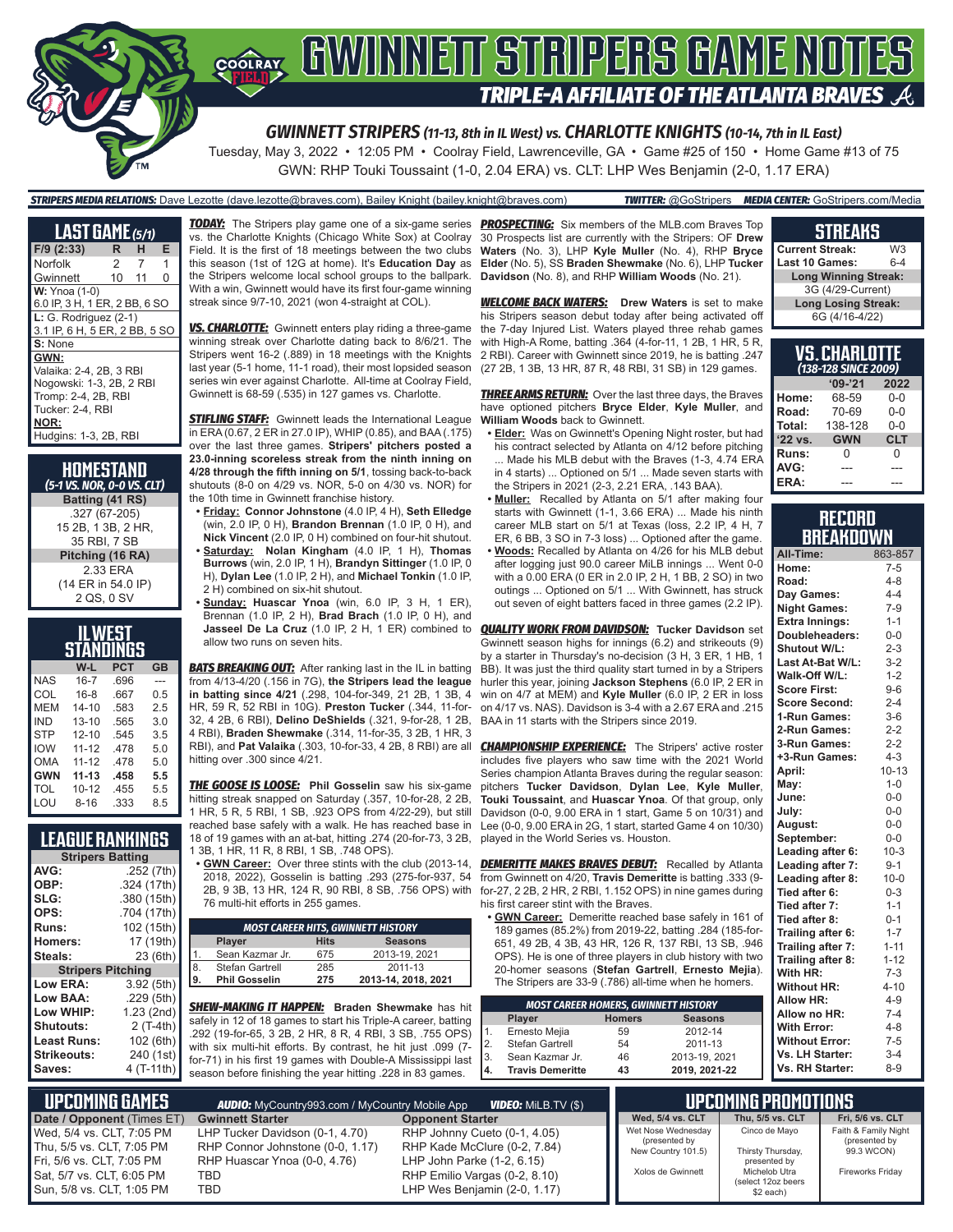



### *TUESDAY, MAY 3, 2022 VS. CHARLOTTE*

| <b>MANAGER MATT TUIASOSOPO</b>                                                                                                                                                                                                                                                                                                                                                                                                                                                                                                                                                                                                                                                                                                                                                                                                                                                                                                                                                                                                                                                                                                                                                                                 | <b>VS.2022 OPPONENTS</b>                                                                                                                                                                                                                                                                                                                                                                                                                                                                                                                                                                                                                                                                    |  |  |  |  |
|----------------------------------------------------------------------------------------------------------------------------------------------------------------------------------------------------------------------------------------------------------------------------------------------------------------------------------------------------------------------------------------------------------------------------------------------------------------------------------------------------------------------------------------------------------------------------------------------------------------------------------------------------------------------------------------------------------------------------------------------------------------------------------------------------------------------------------------------------------------------------------------------------------------------------------------------------------------------------------------------------------------------------------------------------------------------------------------------------------------------------------------------------------------------------------------------------------------|---------------------------------------------------------------------------------------------------------------------------------------------------------------------------------------------------------------------------------------------------------------------------------------------------------------------------------------------------------------------------------------------------------------------------------------------------------------------------------------------------------------------------------------------------------------------------------------------------------------------------------------------------------------------------------------------|--|--|--|--|
| Matt Tuiasosopo is in his second season as the manager of the Stripers in 2022<br>He was named the seventh manager in Gwinnett history on 3/30/21, making him<br>the first former Gwinnett player to manage the club (played OF/1B from 2016-17)<br>In 2021, he guided the Stripers to a 71-58 record (3rd in Triple-A East Southeast<br>Division)  On 5/4/21 at Charlotte, he became the youngest manager in Gwinnett<br>history (34 years, 11 months, 25 days)  From 7/8/21-9/21/21, his Stripers owned<br>the best record in Triple-A Baseball (45-19, .703)  Began his managerial career<br>with Class-A Rome in 2019, earning Atlanta's Bobby Cox Award for Minor League<br>Manager of the Year  Coached at the Braves' Alternate Training Site in 2020.                                                                                                                                                                                                                                                                                                                                                                                                                                                  | <b>Road</b><br>Home<br>Total<br>Home<br>Road<br><b>Total</b><br><b>IND</b><br><b>BUF</b><br>$0-0$<br>$0-0$<br>$0-0$<br>$0-0$<br>$0-0$<br>$0-0$<br>LOU<br>$0-0$<br>$0-0$<br>$0-0$<br><b>CLT</b><br>$0 - 0$<br>$0-0$<br>$0 - 0$<br><b>MEM</b><br>$0-0$<br>$3 - 3$<br>$3-3$<br><b>DUR</b><br>$0-0$<br>$0 - 0$<br>$0-0$<br><b>NAS</b><br>$0 - 0$<br><b>JAX</b><br>$2 - 4$<br>$2 - 4$<br>$0-0$<br>$1 - 5$<br>$1 - 5$<br>LHV<br>$0 - 0$<br>$0-0$<br>$0 - 0$<br><b>NOR</b><br>$0-0$<br>$5 - 1$<br>$5 - 1$<br><b>WEST</b><br>$2 - 4$<br>$3 - 3$<br>$5 - 7$<br><b>EAST</b><br>$5-1$<br>$1-5$<br>$6-6$                                                                                                |  |  |  |  |
| <b>PCT</b><br>Tuiasosopo's Managerial Career<br>W-L<br><b>Playoffs</b><br>Games<br>153<br>82-71<br>.536<br>With Gwinnett (2 Seasons):<br>0<br>292<br>MiLB Career (3 Seasons):<br>147-145<br>.503<br>$\mathbf 0$                                                                                                                                                                                                                                                                                                                                                                                                                                                                                                                                                                                                                                                                                                                                                                                                                                                                                                                                                                                                |                                                                                                                                                                                                                                                                                                                                                                                                                                                                                                                                                                                                                                                                                             |  |  |  |  |
| EJECTIONS $\omega$                                                                                                                                                                                                                                                                                                                                                                                                                                                                                                                                                                                                                                                                                                                                                                                                                                                                                                                                                                                                                                                                                                                                                                                             | LAST AT-BAT WINS (3)                                                                                                                                                                                                                                                                                                                                                                                                                                                                                                                                                                                                                                                                        |  |  |  |  |
| Player/Coach<br>Date/Inning<br><b>Umpire</b><br><b>MGR Matt Tuiasosopo</b><br>4/23 at JAX / 6th Inning<br><b>HP Matt Brown</b>                                                                                                                                                                                                                                                                                                                                                                                                                                                                                                                                                                                                                                                                                                                                                                                                                                                                                                                                                                                                                                                                                 | The Stripers are 3-2 (.600) in games decided in the last at-bat in 2022.<br>Date/Opponent<br><b>Score</b><br>Game-Winning Play (*=Walk-Off)<br>4/15 vs. Nashville<br>$2-1$ (8th)<br>Contreras 2-out RBI double<br>4/23 at Jacksonville<br>10-8 (10th)<br>Shewmake scored on error (C Quintana, throwing)<br>4/26 vs. Norfolk<br>7-6 (9th)<br>Valaika 1-out sacrifice fly*                                                                                                                                                                                                                                                                                                                   |  |  |  |  |
| <b>TEAM DEFENSE (8TH IN INTERNATIONAL LEAGUE)</b><br><b>PCT</b><br><b>TC</b><br>PO<br>E<br><b>TP</b><br>G<br>A<br><b>DP</b><br>875<br>.985<br>24<br>635<br>227<br>13<br>23<br>$\mathbf 0$                                                                                                                                                                                                                                                                                                                                                                                                                                                                                                                                                                                                                                                                                                                                                                                                                                                                                                                                                                                                                      |                                                                                                                                                                                                                                                                                                                                                                                                                                                                                                                                                                                                                                                                                             |  |  |  |  |
| <b>PCT</b><br>INN.<br>W-L<br><b>SHO</b><br><b>Catchers</b><br><b>SB</b><br><b>CS</b><br><b>ATT</b><br><b>PB</b><br>ER<br><b>ERA</b><br>$\mathbf 0$<br>6<br>.000<br>27<br>52.0<br>4.67<br>$2 - 4$<br>$\mathbf{1}$<br>Casteel, Ryan<br>6<br>$\overline{1}$                                                                                                                                                                                                                                                                                                                                                                                                                                                                                                                                                                                                                                                                                                                                                                                                                                                                                                                                                       |                                                                                                                                                                                                                                                                                                                                                                                                                                                                                                                                                                                                                                                                                             |  |  |  |  |
| Contreras, William<br>$\mathbf{1}$<br>15<br>$\overline{2}$<br>38<br>71.0<br>4.82<br>$4 - 4$<br>$\mathbf 0$<br>14<br>.067<br>Tromp, Chadwick<br>3<br>.214<br>0<br>27<br>88.0<br>2.76<br>$5-5$<br>$\mathbf{1}$<br>11<br>14<br>4<br>31<br>35<br>3<br>$\overline{2}$<br>Total:<br>.114<br>92<br>211.0<br>3.92<br>$11 - 13$<br><b>Outfield Assists (6):</b><br>Dean (5), Tucker (1)<br>Pitcher Pickoffs (4):<br>Kingham (2), Muller (2)<br><b>Catcher Pickoffs (0):</b><br><b>STARTS</b>                                                                                                                                                                                                                                                                                                                                                                                                                                                                                                                                                                                                                                                                                                                            | <b>GWINNETT PLAYERS USED (38 IN 2022)</b><br>Pitchers (20)<br>Position (18)<br>Alaniz, R.J.<br>Woods, William<br>Acuña Jr., Ronald<br>Brach, Brad<br>Ynoa, Huascar<br>Casteel, Ryan<br>Contreras, William<br>Brennan, Brandon<br>Burrows, Thomas<br>Dean, Justin<br>Cruz, Jesus<br>Demeritte, Travis<br>Davidson, Tucker<br>DeShields, Delino<br>De La Cruz, Jasseel<br>Dickerson, Alex<br>Elledge, Seth<br>Goins, Ryan<br>Johnstone, Connor<br>Gonzalez, Yariel<br>Kingham, Nolan<br>Gosselin, Phil<br>Lee, Dylan<br>Jenista, Greyson<br>Muller, Kyle<br>Nogowski, John<br>Sittinger, Brandyn<br>Pabst, Arden<br>Stephens, Jackson<br>Perez, Hernan<br>Tonkin, Michael<br>Shewmake, Braden |  |  |  |  |
| <b>By Batting Order</b><br>Gosselin (10), DeShields (8), Acuña Jr. (6)<br>1:                                                                                                                                                                                                                                                                                                                                                                                                                                                                                                                                                                                                                                                                                                                                                                                                                                                                                                                                                                                                                                                                                                                                   | Toussaint, Touki<br>Tromp, Chadwick<br>Vincent, Nick<br>Tucker, Preston                                                                                                                                                                                                                                                                                                                                                                                                                                                                                                                                                                                                                     |  |  |  |  |
| 2:<br>Gosselin (8), Shewmake (7), Valaika (4), Tucker (3), Goins (2)<br>Demeritte (12), Tucker (6), Valaika (6)<br>3:<br>Contreras (6), Nogowski (6), Valaika (5), Tucker (4), H. Perez (3)<br>4:<br>Contreras (6), Nogowski (5), Y. Gonzalez (4), Valaika (3), Dickerson (2),<br>5:                                                                                                                                                                                                                                                                                                                                                                                                                                                                                                                                                                                                                                                                                                                                                                                                                                                                                                                           | Winans, Allan<br>Valaika, Pat<br>Italics = Player no longer in Braves organization                                                                                                                                                                                                                                                                                                                                                                                                                                                                                                                                                                                                          |  |  |  |  |
| Gosselin (1), Jenista (1), Shewmake (1), Tucker (1)<br><b>BASS-LANTA</b><br>Shewmake (8), Jenista (7), Nogowski (4), Valaika (2), Goins (1), Tromp (1),<br>6:<br>Eight players have played for both Gwinnett and Atlanta in 2022 (*=MLB debut):<br>Tucker (1)<br>Contreras, William (C)<br>DeShields (5), Goins (4), Jenista (4), Tromp (4), Casteel (2), Y. Gonzalez (2),<br>7:<br>Davidson, Tucker (LHP)<br>Nogowski (2), Tucker (1)<br>Demeritte, Travis (OF)<br>Goins (6), Casteel (5), Jenista (4), Tromp (4), Y. Gonzalez (3), Nogowski (1),<br>8:<br>Dickerson, Alex (OF)<br>Pabst (1)<br>Muller, Kyle (LHP)<br>Dean (15), DeShields (3), Goins (3), Y. Gonzalez (2), Tromp (1)<br>9:<br>Stephens, Jackson (RHP)<br>Woods, William (RHP)*<br><b>By Position</b><br>Ynoa, Huascar (RHP)<br>Tromp (10), Contreras (8), Casteel (6)<br>C:<br>Nogowski (17), Jenista (4), Casteel (1), Gosselin (1), H. Perez (1)<br>1B:<br>Valaika (10), Goins (9), Gosselin (2), H. Perez (2), Y. Gonzalez (1)<br>2B:<br>3B: Y. Gonzalez (9), Gosselin (9), Valaika (5), Goins (1)<br>SS: Shewmake (16), Goins (6), Valaika (2)<br>Tucker (11), Demeritte (3), Gosselin (3), Jenista (3), Contreras (1), Dean (1),<br>LF: |                                                                                                                                                                                                                                                                                                                                                                                                                                                                                                                                                                                                                                                                                             |  |  |  |  |
| DeShields (1), Nogowski (1)<br>CF: DeShields (14), Dean (10)<br>RF: Demeritte (8), Jenista (7), Acuña Jr. (4), Dean (4), Contreras (1)<br>DH: Tucker (5), Gosselin (3), Valaika (3), Acuña Jr. (2), Contreras (2), Dickerson (2),<br>Jenista (2), DeShields (1), Demeritte (1), Y. Gonzalez (1), Nogowski (1),<br>Pabst (1)                                                                                                                                                                                                                                                                                                                                                                                                                                                                                                                                                                                                                                                                                                                                                                                                                                                                                    | <u>ATLANTA BRAVES REHAB ASSIGNMENTS (1 IN 2022)</u><br>Injury (IL Date)<br><b>Rehab Dates</b><br><b>Player</b><br>Right ACL Tear (7/11/21)<br>Ronald Acuña Jr. (OF)<br>4/19-4/28 (6G)<br>-2-                                                                                                                                                                                                                                                                                                                                                                                                                                                                                                |  |  |  |  |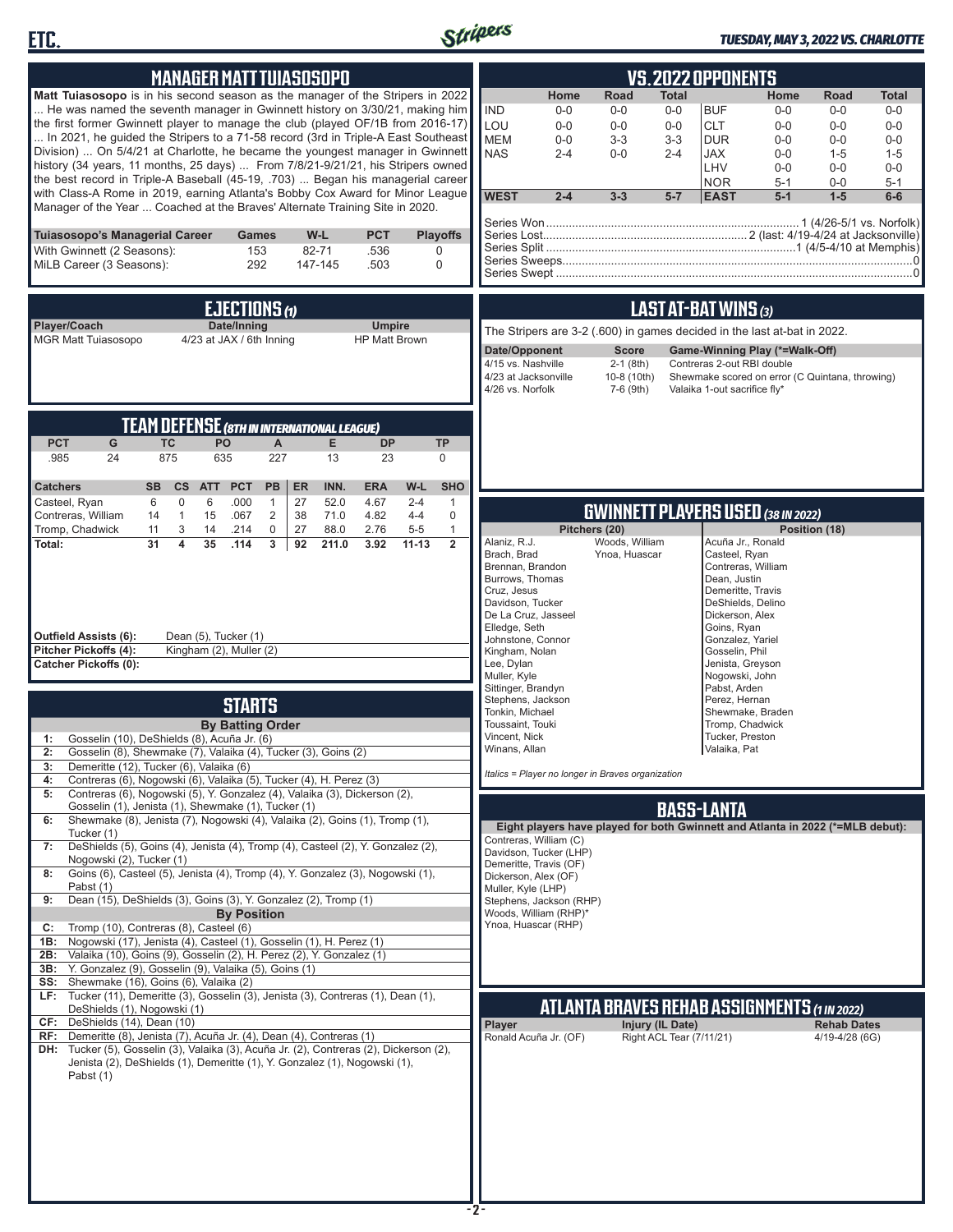## **STARTING PITCHER**



**ON BRAVES 40-MAN ROSTER BIO ON PAGE 79 OF MEDIA GUIDE**

#### *TUESDAY, MAY 3, 2022 VS. CHARLOTTE*

## **62****TOUKI TOUSSAINT**

| $B/T$ : | R/R | <b>BORN:</b> 6/20/96 in Pembroke Pines, FL (age 25) |  |
|---------|-----|-----------------------------------------------------|--|
|---------|-----|-----------------------------------------------------|--|

**HT:** 6-3 **ACQUIRED:** Via trade with the Arizona Diamondbacks along with RHP Bronson Arroyo in exchange for 3B Phil Gosselin on 6/20/15.

*TODAY'S START:* **Touki Toussaint** makes his fifth appearance (fourth start) of the 2022 season today in the opener of a six-game series vs. Charlotte.

- **• GWN Career:** Makes his 30th career appearance (26th start) with Gwinnett dating back to 2018 (9-7, 3.72 ERA, .235 BAA).
- **• Triple-A Splits:** Makes his 26th career Triple-A start (9-7, 3.96 ERA) ... Makes his 18th career appearance (16th start) at Coolray Field (6-3, 3.55 ERA) ... Makes his ninth career Triple-A daytime appearance (1-1, 2.36 ERA).
- **• Hot Stretch:** Over his last nine games (5 starts) with the Stripers since 7/8/21, is 3-0 with a 1.60 ERA (6 ER in 33.2 IP), .182 BAA, 15 walks, and 44 strikeouts.

*2022 SEASON:* Was a member of the Stripers' Opening Night roster for the second time in his career (also 2019) ... Made two starts (0-0, 2.08 ERA, .200 BAA) before being recalled by Atlanta on 4/19 ... Did not appear in a game for the Braves before being optioned back to Gwinnett on 4/21 ... Earned his first win of the year on 4/27 vs. Norfolk (5.0 IP, 6 H, 2 ER, 3 BB, 3 SO in 8-2 win).

*2022 SPRING TRAINING:* Toussaint appeared in one Spring Training game for Atlanta, 3/21 at Boston (L, 2.0 IP, 4 H, 1 ER, 1 BB, 2 SO) ... Optioned to Gwinnett on 3/23.

**2021 SEASON:** Saw time with three Mil B teams (2-1, 3.62 ERA, 1.06 WHIP, 156 BAA in 9G, 6 starts) and Atlanta (3-3, 4.50 ERA, 1.30 WHIP, .234 BAA in 11G, 10 starts) ... Began the season on Atlanta's 60-day injured list with a right shoulder strain ... Made six rehab starts between High-A Rome (1G), Double-A Mississippi (1G), and Gwinnett (4G) from 6/15-7/13, posting a 2-1 record, 4.24 ERA, and 31 strikeouts ...

On 7/8-G1 vs. Nashville, struck out 11 hitters across 6.0 scoreless innings for the win ... Activated by the Braves on 7/16 ... In five August games (4 starts), went 2-0 with a 2.74 ERA and .207 BAA ... Struggled to an 8.10 ERA (9 ER in 10.0 IP) over three starts in September ... Placed on the bereavement list on 9/22 and optioned to Gwinnett on 9/26 ... Appeared in relief for the Stripers three times (4.0 IP, 0 R) ... Across his two stints with Gwinnett, went 2-1 with a 3.48 ERA, 1.16 WHIP, and .174 BAA.

*2020 SEASON:* Recalled from the Alternate Training Site by the Braves twice (7/23- 8/24, 9/14), went 0-2 with a 8.88 ERA in seven games (5 starts) across the two stints ... On 8/6 vs. Toronto, set MLB career highs in innings (6.2) and strikeouts (9) in his lone quality start of the season, a no-decision (4 H, 3 ER) in a Braves 4-3 victory.

| <b>TOUSSAINT'S 2022 STATS</b> |         |            |               |           |     |    |           |           |            |
|-------------------------------|---------|------------|---------------|-----------|-----|----|-----------|-----------|------------|
| Team                          | W-L     | <b>ERA</b> | G/GS          | <b>IP</b> | ER  | HR | <b>BB</b> | <b>SO</b> | <b>BAA</b> |
| Gwinnett (AAA)                | $1 - 0$ | 2.04       | 4/3           | 17 2      |     |    | 10        | 23        |            |
| MiLB Career:                  | $30-45$ | 4 22       | 129/120 614.2 |           | 288 | 53 | 307       | 658       | .229       |
| MLB Career:                   | $9-6$   | 546        | 49/21         | 145.0     | 88  | 24 | 85        | 155       | 243        |

| <b>TOUSSAINT'S 2022 SPLITS (WITH GWINNETT)</b> |                       |                  |                    |  |  |  |  |  |  |  |  |
|------------------------------------------------|-----------------------|------------------|--------------------|--|--|--|--|--|--|--|--|
| Home:                                          | 1-0, 3.00 ERA (2G)    | Road:            | 0-0, 1.04 ERA (2G) |  |  |  |  |  |  |  |  |
| Day:                                           | $0-0$ , 1.93 ERA (1G) | Night:           | 1-0, 2.08 ERA (3G) |  |  |  |  |  |  |  |  |
| <b>Starter:</b>                                | 1-0, 2.63 ERA (3G)    | <b>Reliever:</b> | 0-0, 0.00 ERA (1G) |  |  |  |  |  |  |  |  |
| Vs. LHB:                                       | .344 BAA, 0 HR        | Vs. RHB:         | .071 BAA, 0 HR     |  |  |  |  |  |  |  |  |
|                                                |                       |                  |                    |  |  |  |  |  |  |  |  |

| TOUSSAINT VS. CHARLOTTE |         |            |   |    |     |   |    |           |           |           |  |  |  |
|-------------------------|---------|------------|---|----|-----|---|----|-----------|-----------|-----------|--|--|--|
|                         | W-L     | <b>ERA</b> | G | GS | ΙP  | н | ER | <b>HR</b> | <b>BB</b> | <b>SO</b> |  |  |  |
| 2021:                   | $1 - 0$ | 3.00       |   |    | 6.0 |   |    |           |           |           |  |  |  |
| 2022:                   | 0-0     | $- - -$    |   |    | 0.0 |   |    |           |           |           |  |  |  |
| Career:                 | $1 - 0$ | 3.00       |   |    | 6.0 |   |    |           |           |           |  |  |  |

|                 | <b>TOUSSAINT'S HIGHS &amp; LOWS</b> |                                     |  |  |  |  |  |  |  |  |  |  |
|-----------------|-------------------------------------|-------------------------------------|--|--|--|--|--|--|--|--|--|--|
|                 | <b>Season</b>                       | Career (MiLB and MLB)               |  |  |  |  |  |  |  |  |  |  |
| IP:             | 5.0 (4/27 vs. NOR)                  | 8.0 (3x, last: 7/25/18, GWN at LHV) |  |  |  |  |  |  |  |  |  |  |
| $\mathsf{Iso}:$ | 8 (2x, last: 4/12 vs. NAS)          | 11 (4x, last: 7/8/21, GWN vs. NAS)  |  |  |  |  |  |  |  |  |  |  |
| IBB:            | 4 (4/6 at MEM)                      | 7 (8/24/17, MIS at CHA)             |  |  |  |  |  |  |  |  |  |  |
| Iн:             | 6 (4/27 vs. NOR)                    | 11 (4/26/19, GWN vs. TOL)           |  |  |  |  |  |  |  |  |  |  |
| ER:             | 2 (4/27 vs. NOR)                    | 9 (7/26/15, ROM at ASH)             |  |  |  |  |  |  |  |  |  |  |
| Low-Hit CG:     | None                                | None                                |  |  |  |  |  |  |  |  |  |  |
| Low-ER CG:      | None                                | None                                |  |  |  |  |  |  |  |  |  |  |

#### *TOUSSAINT'S CAREER ACCOLADES*

**2017:** Advanced-A Florida Pitcher of the Year ... Southern League Pitcher of the Week (8/20/17) ... Arizona Fall League Rising Stars Game ... **2018:** Southern League Midseason All-Star ... MLB All-Star Futures Game World Team ... International League Pitcher of the Week (8/26/18) ... Atlanta Braves Minor League Pitcher of the Year ... MLBPipeline.com Braves Minor League Pitcher of the Year ... MiLB.com Braves Organization All-Star ... *Baseball America* Minor League All-Star.

|             | TOUSSAINT'S 2022 STARTS (ALL LEVELS) |         |       |     |  |  |  |  |             |           |                |               |              |                                          |
|-------------|--------------------------------------|---------|-------|-----|--|--|--|--|-------------|-----------|----------------|---------------|--------------|------------------------------------------|
| <b>Team</b> | Date/Opp.                            | Result  | - IP  | HR. |  |  |  |  | ER HR BB SO | NP-S      | <b>Catcher</b> | Opp. Starter  | <b>Final</b> | <b>Notes</b>                             |
| <b>GWN</b>  | 4/6 at MEM                           | ND. 0-0 | 4.2 2 |     |  |  |  |  | 8           | 80-44     | Tromp          | M. Liberatore | W. 5-3       | First win of the season for GWN.         |
| <b>GWN</b>  | 4/12 vs. NAS                         | ND. 0-0 | 4.0 4 |     |  |  |  |  |             | 80-48     | Contreras      | C. Boushley   | W. 4-3       | 2022 home opener at Coolrav Field.       |
| <b>GWN</b>  | 4/27 vs. NOR                         | W. 1-0  | 5.0 6 |     |  |  |  |  |             | $80 - 45$ | Tromp          | B. Knight     | W 8-2        | First win since 8/22/11 with ATL at BAL. |

|                     |         |            |           |    |           | <b>STRIPERS STARTING PITCHERS (10 IN 2022)</b> |                            |                                                    |
|---------------------|---------|------------|-----------|----|-----------|------------------------------------------------|----------------------------|----------------------------------------------------|
| <b>Pitcher</b>      | W-L     | <b>ERA</b> | <b>GS</b> | QS |           | <b>Team W-L Run Support</b>                    | <b>Last Gwinnett Start</b> | <b>Final Line</b>                                  |
| Davidson, Tucker    | $0 - 1$ | 4.70       |           |    | $0 - 3$   | 1.67 RPG (5 Tot.)                              | 4/28 vs. NOR (ND)          | 6.2 IP, 3 H, 3 R, 3 ER, 1 HB, 1 BB, 9 SO (88p/57s) |
| De La Cruz, Jasseel | $0 - 2$ | 9.72       | 4         |    | $1 - 3$   | 1.75 RPG (7 Tot.)                              | 4/26 vs. NOR (ND)          | 0.2 IP, 2 H, 2 R, 2 ER, 3 BB, 0 SO (34p/15s)       |
| Johnstone, Connor   | $0 - 0$ | 0.00       | 2         |    | $1 - 1$   | 1.00 RPG (2 Tot.)                              | 4/29 vs. NOR (ND)          | 4.0 IP, 4 H, 0 R, 1 BB, 2 SO (49p/33s)             |
| Kingham, Nolan      | $0 - 0$ | 0.00       |           |    | $1 - 0$   | 4.00 RPG (4 Tot.)                              | 4/30 vs. NOR (ND)          | 4.0 IP, 1 H, 0 R, 1 BB, 2 SO (42p/26s)             |
| Muller, Kyle        | 1-1     | 3.66       |           |    | $2 - 2$   | 2.25 RPG (9 Tot.)                              | $4/23$ at JAX (ND)         | 4.0 IP, 5 H, 3 R, 3 ER, 4 BB, 8 SO (85p/47s)       |
| Stephens, Jackson   | $1 - 0$ | 3.00       |           |    | 1-0       | 4.00 RPG (4 Tot.)                              | 4/7 at MEM (W)             | 6.0 IP, 4 H, 2 R, 2 ER, 0 BB, 7 SO (71p/52s)       |
| Toussaint, Touki    | 1-0     | 2.63       | 3         |    | $3-0$     | 4.33 RPG (13 Tot.)                             | 4/27 vs. NOR (W)           | 5.0 IP, 6 H, 2 R, 2 ER, 3 BB, 3 SO, 2 HB (80p/45s) |
| Vincent, Nick       | $0-0$   | 0.00       |           |    | $1 - 0$   | $0.00$ RPG $(0$ Tot.)                          | 4/15 vs. NAS (ND)          | 2.0 IP, 1 H, 0 R, 1 BB, 4 SO (41p/25s)             |
| Winans, Allan       | $0 - 1$ | 6.55       |           |    | $0 - 3$   | 2.67 RPG (8 Tot.)                              | 4/20 at JAX $(L)$          | 2.1 IP, 4 H, 6 R, 6 ER, 2 BB, 3 SO, 2 HR (59p/35s) |
| Ynoa, Huascar       | 1-0     | 3.09       |           |    | $1 - 1$   | 3.50 RPG (7 Tot.)                              | 5/1 vs. NOR (W)            | 6.0 IP, 3 H, 1 R, 1 ER, 2 BB, 6 SO (89p/56s)       |
| Total:              | $4 - 5$ | 3.84       | 24        | 4  | $11 - 13$ | 2.46 RPG (59 Tot.)                             |                            |                                                    |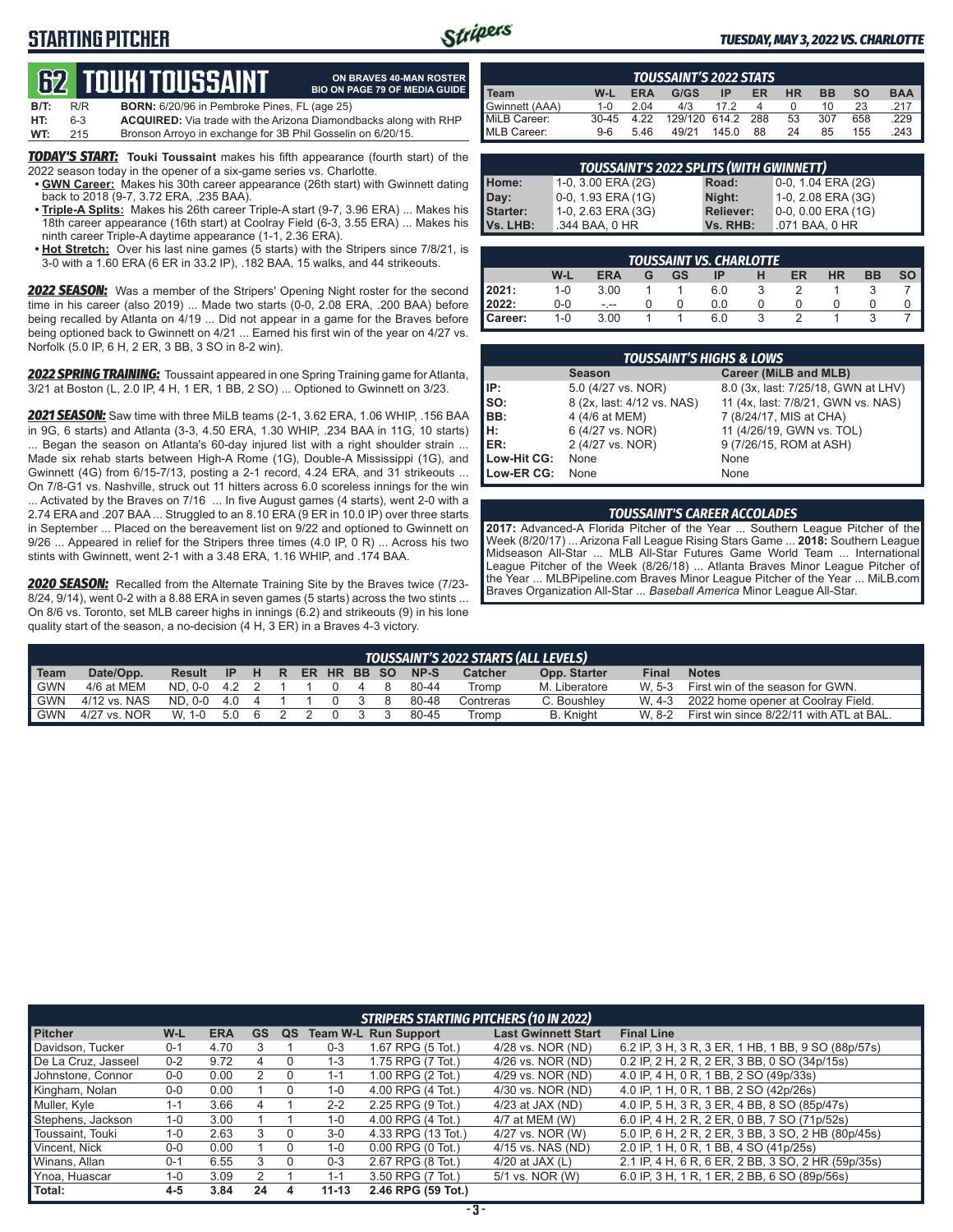### **BULLPEN**



#### *TUESDAY, MAY 3, 2022 VS. CHARLOTTE*

|                   | <b>STRIPERS PITCHING BREAKDOWN</b>                                                  |            |       |     |    |           |           |           |            |  |  |  |  |  |
|-------------------|-------------------------------------------------------------------------------------|------------|-------|-----|----|-----------|-----------|-----------|------------|--|--|--|--|--|
|                   | W-L                                                                                 | <b>ERA</b> | IP    | R   | ER | <b>HR</b> | <b>BB</b> | <b>SO</b> | <b>BAA</b> |  |  |  |  |  |
| Starters:         | $4 - 5$                                                                             | 3.84       | 100.2 | 48  | 43 | 9         | 45        | 107       | .224       |  |  |  |  |  |
| <b>Relievers:</b> | 7-8                                                                                 | 4.08       | 110.1 | 54  | 50 | 14        | 35        | 133       | .233       |  |  |  |  |  |
| Total:            | $11 - 13$                                                                           | 3.92       | 211.0 | 102 | 92 | 23        | 80        | 240       | .229       |  |  |  |  |  |
|                   | <b>Saves/Opp:</b> 4/9 (44.4%)<br>Holds: 10<br><b>IR/Scored:</b> 30/4 (13.3%)        |            |       |     |    |           |           |           |            |  |  |  |  |  |
|                   | <b>CG/SHO: 0/0</b><br><b>SO/9.0 IP Ratio: 10.24</b><br><b>BB/9.0 IP Ratio: 3.41</b> |            |       |     |    |           |           |           |            |  |  |  |  |  |

### **32 R.J. ALANIZ** *- RHP - 30 YRS - McALLEN, TX*

*RELIEF W/GWN:*0-1, 4.00 ERA in 7G *START W/GWN:*0-0, -.-- ERA in 0G

- *GF:*4 *HOLDS:*0 *SAVES:*1/1 *IR/SCORED:*1/0 *SCORELESS STREAK:*-2G (3 R, 1 ER) *LAST OUTING:*4/28 vs. NOR (2.0 IP, 2 H, 2 R, 0 ER, 1 HB, 1 BB, 3 SO, 44p/29s)
- **• 2022: 4/7 at MEM:** Earned a save in his Gwinnett debut (1.0 IP, 0 H, 0 R, 1 SO), finishing off a 5-2 win.
- **• 2022 Spring Training:** 0-0, 9.00 ERA, .400 BAA in 1G with Atlanta.
- **• 2021:** Pitched for both Triple-A Louisville (1-3, 3.46 ERA, .286 BAA, 1 SV in 33G) and Cincinnati (0-0, 3.38 ERA, .111 BAA in 3G).
- **• Triple-A Stops:** Prior to joining Gwinnett, has pitched for Toledo (DET) from 2016- 17, Durham (TB) in 2018, Tacoma (SEA) in 2019, and Louisville (CIN) from 2019- 21 ... Was a part of Durham's Governors' Cup championship team in 2018.
- **• MLB Career:** 1-0, 8.35 ERA, .278 BAA, 0 SV in 15G (0 starts) with Seattle (2019) and Cincinnati (2019, 2021).
- **• Acquired:** MiLB FA (3/20/22) ... Originally signed by the Houston Astros as a nondrafted free agent (8/14/09).

## **53 BRAD BRACH** *- RHP - 36 YRS - FREEHOLD, NJ*

*RELIEF W/GWN:*2-0, 1.69 ERA in 8G *START W/GWN:*0-0, -.-- ERA in 0G *GF:*5 *HOLDS:*0 *SAVES:*1/1 *IR/SCORED:*2/0 *SCORELESS STREAK:*5G (7.2 IP)

- *LAST OUTING:*5/1 vs. NOR (1.0 IP, 0 H, 0 R, 0 BB, 1 SO, 11p/7s) **• 2022: 4/12 vs. NAS:** On his 36th birthday, earned 1st save with Gwinnett, closing out 4-3 win (1.0 IP, 3 H, 2 ER, 1 BB) ... **4/23 at JAX:** Pitched scoreless 9th and 10th innings (2.0 IP, 1 H, 0 R, 1 SO) for his 2nd win in 10-8 victory.
- **• 2022 Spring Training:** 1-0, 0.00 ERA, .250 BAA in 1G with Atlanta.
- **• 2021:** In 35G with Cincinnati, was 1-2 with a 6.30 ERA, .254 BAA, and 1 save ... Also logged 8G with Triple-A Louisville (0-0, 0.00 ERA, 0 ER in 8.2 IP, 15 SO).
- **• Triple-A Stops:** Prior to joining Gwinnett, has pitched for Tucson (SD) from 2011- 13, Norfolk (BAL) in 2014, and Louisville (CIN) in 2021.
- **• MLB Career:** 38-29, 3.55 ERA, .232 BAA, 34 SV in 531G (0 starts) with San Diego (2011-13), Baltimore (2014-18), Atlanta (2018), Chicago Cubs (2019), New York Mets (2019-20), and Cincinnati (2021) ... Pitched in the MLB Postseason for Baltimore (2014, 2016) and Atlanta (2018).
- **• Acquired:** MiLB FA (3/19/22) ... Originally the San Diego Padres' 42nd-round pick in 2008 out of Monmouth University (West Long Branch, NJ).

## **57 BRANDON BRENNAN** *- RHP - 30 YRS - MISSION VIEJO, CA*

*RELIEF W/GWN:*0-1, 12.46 ERA in 8G *START W/GWN:*0-0, -.-- ERA in 0G *GF:*0 *HOLDS:*1 *SAVES:*0/0 *IR/SCORED:*0/0 *SCORELESS STREAK:*3G (4.0 IP)

- *LAST OUTING:*5/1 vs. NOR (1.0 IP, 2 H, 0 R, 0 BB,3 SO, 20p/15s)
- **• 2022 Spring Training:** 0-0, 20.25 ERA, .429 BAA in 2G with Atlanta.
- **• 2021:** Made 32 relief appearances with Triple-A Worcester (Red Sox), going 1-2 with a 5.97 ERA, .293 BAA, and 1 save (1-for-4) ... Also made 1 MLB appearance with Boston, tossing 3.0 scoreless IP on 6/12 vs. Toronto.
- **• Triple-A Stops:** Prior to joining Gwinnett, has pitched for Charlotte (CWS) from 2017-18, Tacoma (SEA) in 2019, and Worcester (BOS) in 2021.
- **• MLB Career:** 3-6, 4.21 ERA, .214 BAA, 0 SV in 55G (0 starts) with Seattle (2019- 20) and Boston (2021).
- **• Acquired:** MiLB FA (3/10/22) ... Originally the Chicago White Sox' 4th-round pick in 2012 out of Orange Coast College (Costa Mesa, CA).

## **49 THOMAS BURROWS** *- LHP - 27 YRS - FLORENCE, AL*

*RELIEF W/GWN:*2-0, 3.00 ERA in 8G *START W/GWN:*0-0, -.-- ERA in 0G

- *GF:*0 *HOLDS:*2 *SAVES:*0/2 *IR/SCORED:*6/0 *SCORELESS STREAK:*4G (4.2 IP) *LAST OUTING:*4/30 vs. NOR (win, 2.0 IP, 1 H, 0 R, 0 BB, 0 SO, 27p/18s)
- **• 2022: 4/6 at MEM:** Struck out his lone batter faced (Nolan Gorman), stranding 3 inherited runners and earning his first win of the year ... **4/30 vs. NOR:** Picked up 2nd win, logging 2.0 IP (1 H, 0 R) in combined 6-hit shutout (won 5-0).
- **• GWN Career:** 6-2, 3.50 ERA (36 ER in 92.2 IP), 6 SV in 70G (1 start) since 2019.
- **• 2022 Spring Training:** 0-0, 0.00 ERA, .000 BAA in 1G with Atlanta.
- **• 2021:** Spent entire year with Gwinnett, going 3-1 with a 2.64 ERA, .176 BAA, and 0 saves (0-for-1) in 35G (1 start) ... Led team in relief strikeouts (65).
- **• MLB Career:** Has yet to make his Major League debut.
- **• Acquired:** Via trade with Seattle (1/11/17) ... Originally the Seattle Mariners' 4thround pick in 2016 out of the University of Alabama.

| <b>PITCHING SPLITS</b> |            |           | <b>PITCHING BY MONTH</b> |           |            |           |           |           |            |  |  |
|------------------------|------------|-----------|--------------------------|-----------|------------|-----------|-----------|-----------|------------|--|--|
|                        | <b>BAA</b> | <b>HR</b> |                          | W-L       | <b>ERA</b> | <b>HR</b> | <b>BB</b> | <b>SO</b> | <b>BAA</b> |  |  |
| Vs. LHB:               | .271       | 10        | April:                   | $10 - 13$ | 4.01       | 23        | 77        | 228       | 230        |  |  |
| Vs. RHB:               | .199       | 13        | Mav:                     | 1-0       | 2.00       |           |           | 12        | 206        |  |  |
| <b>Bases Empty:</b>    | .213       |           | June:                    | $0 - 0$   |            |           |           | O         |            |  |  |
| <b>Runners On:</b>     | .250       | 12        | July:                    | $0 - 0$   |            |           |           | $\Omega$  | ---        |  |  |
| <b>RISP:</b>           | .257       | 11        | August:                  | $0 - 0$   |            |           |           | O         |            |  |  |
| Loaded:                | .333       | U         | September:               | $0 - 0$   |            |           |           | O         |            |  |  |

## **48 JESUS CRUZ** *- RHP - 27 YRS - SALINAS DE HIDALGO, MEXICO*

| __                                       |                                                                         |  | the contract of the contract of the contract of the contract of the contract of the contract of the contract o |  |  |
|------------------------------------------|-------------------------------------------------------------------------|--|----------------------------------------------------------------------------------------------------------------|--|--|
| <b>RELIEF W/GWN: 0-0, 3.18 ERA in 4G</b> |                                                                         |  | <b>START W/GWN: 0-0, -.-- ERA in 0G</b>                                                                        |  |  |
| GF: 1                                    | <b>HOLDS: 0 SAVES: 0/0 IR/SCORED: 7/3 SCORELESS STREAK: 1G (2.0 IP)</b> |  |                                                                                                                |  |  |

*LAST OUTING:*4/27 vs. NOR (2.0 IP, 0 H, 0 R, 1 BB, 3 SO, 40p/29s)

- **• 2022 Spring Training:** Did not pitch in St. Louis's Major League camp ... Released by the Cardinals on 3/30.
- **• 2021:** Logged 37 relief appearances with Triple-A Memphis, going 0-3 with a 3.06 ERA, .223 BAA, and 3 SV (3-for-5) ... Pitched for Aguilas de Mexicali in the Mexican Pacific Winter League (0-1, 2.66 ERA in 21G).
- **• Triple-A Stops:** Prior to joining Gwinnett, pitched for Memphis (STL) in 2019 and 2021 ... Combined to go 6-10 with a 5.42 ERA, .246 BAA, and 3 SV in 100G.
- **• MLB Career:** 0-0, 18.00 ERA, .600 BAA, 0 SV in 1G (0 starts) with St. Louis (2020). **• Acquired:** MiLB FA (4/6/22) ... Originally signed by the St. Louis Cardinals as a
- non-drafted free agent (7/2/17).

## **60 JASSEEL DE LA CRUZ** *- RHP - 24 YRS - HATO MAYOR, D.R.*

**RELIEF W/GWN:** 0-0, 9.00 ERA in 1G **START W/GWN:** 0-2, 9.72 ERA in 4G<br>**GF:** 1 **HOLDS:** 0 **SAVES:** 0/0 **IR/SCORED:** 0/0 **SCORELESS STREAK:** -5G (13 R, 10 *GF:*1 *HOLDS:*0 *SAVES:*0/0 *IR/SCORED:*0/0 *SCORELESS STREAK:*-5G (13 R, 10 ER) *LAST OUTING:*5/1 vs. NOR (1.0 IP, 2 H, 1 R, 1 ER, 1 BB, 2 SO, 32p/18s)

- **• 2022:** Was on Gwinnett's Opening Night roster for the 2nd straight season ... Opened the year in the rotation (0-2, 9.72 ERA in 4 starts from 4/9-4/26).
- **• 2022 Spring Training:** 0-0, 9.00 ERA (1 ER in 1.0 IP), 1 SV in 1G with Atlanta.
- **• 2021:** Made his Triple-A debut with the Stripers, going 1-3 with a 7.03 ERA, 1.70 WHIP, and .278 BAA in 20G (15 starts) ... Was on the 7-day IL from 8/16-9/15.
- **• GWN Career:** 1-5, 7.40 ERA (54 ER in 65.2 IP), 0 SV in 25G (19 starts) since 2021.
- **• MLB Career:** Has yet to debut in the Majors despite recalls in 2020 and 2021.
- **• Acquired:** MiLB FA (3/13/22) ... Originally signed by the Atlanta Braves as a NDFA (6/1/15) ... Non-tendered and elected free agency (11/30/21).
- **• Accolades:** Won FSL Pitcher of the Week award on 5/19/19 after throwing the first no-hitter in Florida Fire Frogs history on 5/18/19 vs. Jupiter (9.0 IP, 2 BB, 4 SO).

### **55 SETH ELLEDGE** *- RHP - 25 YRS - DALLAS, TX*

*RELIEF W/GWN:*1-1, 3.52 ERA in 6G *START W/GWN:*0-0, -.-- ERA in 0G *GF:*1 *HOLDS:*1 *SAVES:*0/0 *IR/SCORED:*2/0 *SCORELESS STREAK:*1G (2.0 IP)

- *LAST OUTING:*4/29 vs. NOR (win, 2.0 IP, 0 H, 0 R, 0 BB, 4 SO, 23p/16s) **• 2022: 4/29 vs. NOR:** Earned first win with Gwinnett, tossing 2.0 IP (0 H, 0 R, 0 BB,
- 4 SO) as part of combined 4-hit shutout in 8-0 victory.
- **• 2022 Spring Training:** Did not pitch for an MLB team this Spring.
- **• 2021:** Pitched for both Triple-A Memphis (2-2, 6.56 ERA, .299 BAA, 2 SV in 30G) and St. Louis (0-0, 4.63 ERA, .302 BAA, 0 SV in 11G).
- **• Triple-A Stops:** Prior to joining Gwinnett, has pitched for Memphis (STL) from 2019-21 (5-3, 5.66 ERA, .270 BAA, 2 SV in 51G) ... Also appeared for the Redbirds in the 2018 PCL Playoffs (0-0, 0.00 ERA in 1G).
- **• MLB Career:** 1-0, 4.63 ERA, .282 BAA, 0 SV in 23G with St. Louis (2020-21).
- **• Acquired:** MiLB FA (3/30/22) ... Originally the Seattle Mariners' 4th-round pick in 2017 out of Dallas Baptist University (TX).

## **51 CONNOR JOHNSTONE** *- RHP - 27 YRS - SAN DIEGO, CA*

*RELIEF W/GWN:*0-0, 2.84 ERA in 4G *START W/GWN:*0-0, 0.00 ERA in 2G *GF:*0 *HOLDS:*2 *SAVES:*0/0 *IR/SCORED:*0/0 *SCORELESS STREAK:*1G (4.0 IP)

- *LAST OUTING:*4/29 vs. NOR (start, ND, 4.0 IP, 4 H, 0 R, 1 BB, 2 SO, 49p/33s) **• 2022:** In 2 spot starts (4/19 at JAX, 4/29 vs. NOR), has combined to toss 9.0 scoreless innings (5 H, 3 BB, 2 SO).
- **• GWN Career:** 7-8, 4.34 ERA (60 ER in 124.1 IP), 0 SV in 51G since 2018 ... Of his 22 career Triple-A starts, 16 came in 2021.
- **• 2022 Spring Training:** 0-0, 0.00 ERA, .000 BAA, 1 SV in 1G with Atlanta.
- **• 2021:** Spent the full year with Gwinnett, going 3-8 with a 4.84 ERA and .258 BAA in 33G (16 starts) ... Was 2-0 with a 2.36 ERA and .191 BAA in 17 relief outings.
- **• MLB Career:** Has yet to make his Major League debut.
- **• Acquired:** Braves' 21st-round pick in 2017 out of Wake Forest University.
- **• Local Product:** Played baseball at Roswell High School (Roswell, GA).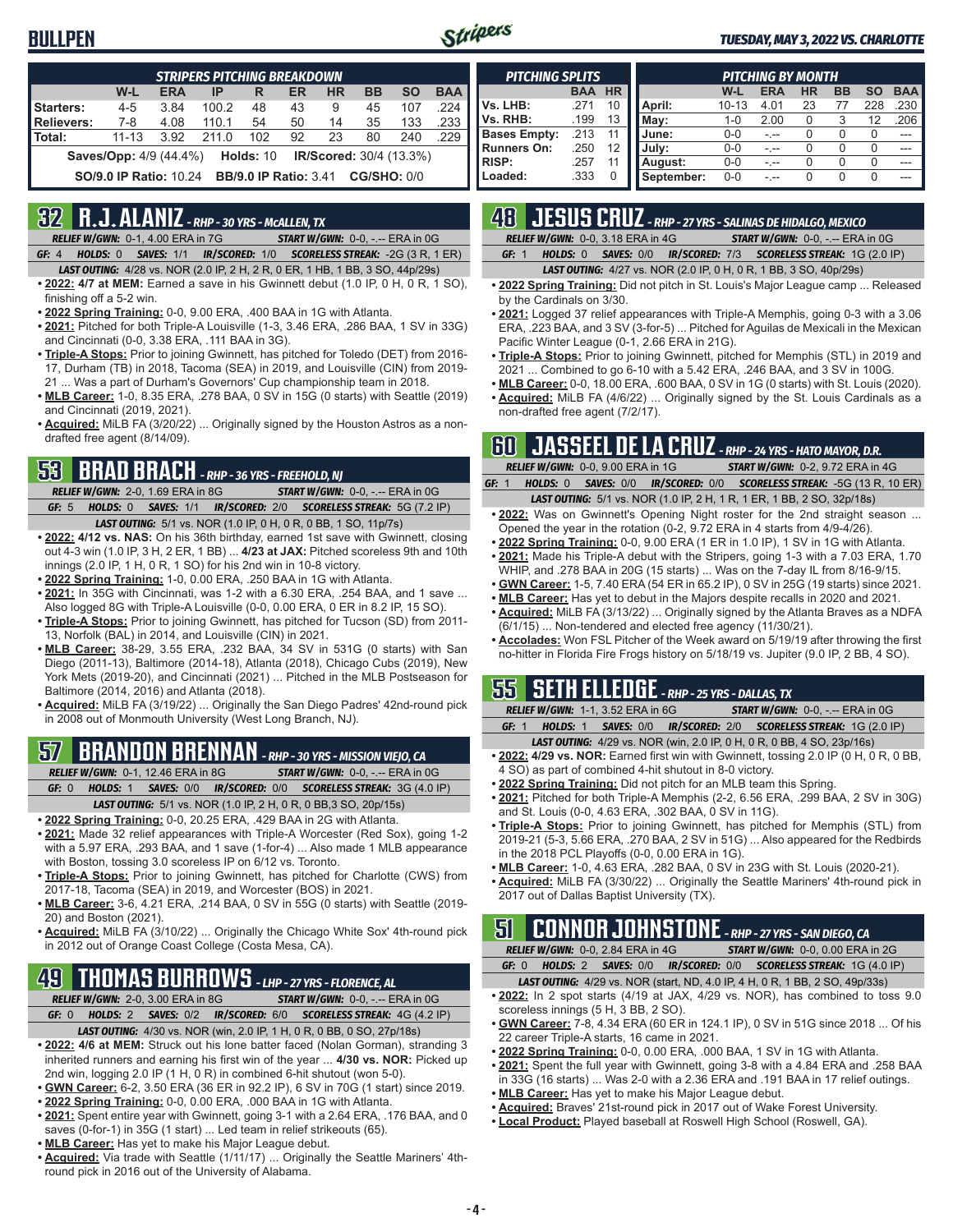## **39 NOLAN KINGHAM** *- RHP - 25 YRS - LAS VEGAS, NV*

*RELIEF W/GWN:*0-0, 1.54 ERA in 6G *START W/GWN:*0-0, 0.00 ERA in 1G *GF:*0 *HOLDS:*0 *SAVES:*0/0 *IR/SCORED:*6/0 *SCORELESS STREAK:*1G (4.0 IP)

- *LAST OUTING:*4/30 vs. NOR (start, ND, 4.0 IP, 1 H, 0 R, 1 BB, 2 SO, 42p/26s) **• 2022: 4/5-4/20:** Opened season with 5 consecutive scoreless outings, totaling 9.1 IP (3 H, 1 BB, 8 SO, .103 BAA) ... **4/30 vs. NOR:** Made spot start, pitching 4.0 innings (1 H, 1 BB, 2 SO) in combined 6-hit shutout (won 5-0).
- **• GWN Career:** 0-5, 7.00 ERA (35 ER in 45.0 IP), 0 SV in 14G (7 starts) since 2021.
- **• 2022 Spring Training:** 0-0, 0.00 ERA, .000 BAA, 1 SV in 1G with Atlanta.
- **• 2021:** Pitched for both Double-A Mississippi (6-1, 2.08 ERA, .225 BAA, 2 SV in 12G) and Gwinnett (0-5, 10.13 ERA, .365 BAA in 7G) ... Named Double-A South Pitcher of the Month for June (3-0, 0.83 ERA, 0.83 WHIP, .193 BAA in 5 starts) ... Served as the M-Braves' closer during the Double-A South Championship Series, going 3-for-3 in save chances (2.1 IP, 1 H, 0 R, 0 BB, 2 SO) ... Got the final 3 outs of Mississippi's 2-1 win over Montgomery in Game 5, clinching the title.
- **• MLB Career:** Has yet to make his Major League debut.
- **• Acquired:** Braves' 12th-round pick in 2018 out of the University of Texas.

## **58 DYLAN LEE** *- LHP - 27 YRS - DINUBA, CA*

*RELIEF W/GWN:*0-1, 2.08 ERA in 8G *START W/GWN:*0-0, -.-- ERA in 0G *GF:*3 *HOLDS:*1 *SAVES:*0/0 *IR/SCORED:*2/0 *SCORELESS STREAK:*2G (2.0 IP)

- *LAST OUTING:*4/30 vs. NOR (1.0 IP, 2 H, 0 R, 0 BB, 1 SO, 14p/13s)
- **• 2022 w/ATL:** Recalled by the Braves on 4/19, did not pitch (optioned on 4/20).
- **• GWN Career:** 5-2, 1.63 ERA (10 ER in 55.1 IP), 1 SV in 43G since 2021.
- **• 2022 Spring Training:** 0-0, 9.00 ERA, .357 BAA in 3G with Atlanta.
- **• 2021 w/GWN:** Named Stripers' Most Outstanding Reliever (5-1, 1.54 ERA, .176
- BAA, 1 SV in 35G) ... Led GWN relievers (min. 30.0 IP) in BAA, ranked 2nd in ERA. **• 2021 w/ATL:** Made his MLB debut with the Braves, logging 2G in relief in October (0-0, 9.00 ERA, .333 BAA) ... Also made his MLB Postseason debut (0-0, 6.00 ERA, .286 BAA in 3G, 1 start) ... Started Game 4 of the World Series vs. Houston on 10/30 (ND, 0.1 IP, 1 H, 1 ER, 2 BB, 1 SO), becoming the 1st pitcher in MLB history to make his 1st career start in the World Series.
- **• MLB Career:** 0-0, 9.00 ERA, .333 BAA, 0 SV in 2G (0 starts) with Atlanta (2021).
- **• Acquired:** MiLB FA (4/15/21) ... Originally the Miami Marlins' 10th-round pick in 2016 out of Fresno State University.

## **56 BRANDYN SITTINGER** *- LHP - 27 YRS - ELYRIA, OH*

- *RELIEF W/GWN:*1-2, 6.75 ERA in 8G *START W/GWN:*0-0, -.-- ERA in 0G *GF:*1 *HOLDS:*1 *SAVES:*0/1 *IR/SCORED:*1/1 *SCORELESS STREAK:*1G (1.0 IP)
- *LAST OUTING:*4/30 vs. NOR (1.0 IP, 0 H, 0 R, 0 BB, 2 SO, 14p/10s) **• 2022: 4/12 vs. NAS:** Earned his first win with Gwinnett (2.0 IP, 2 H, 0 R in 4-3 win) ...**4/12-4/19:** Had 3 straight 2.0-inning scoreless outings (6.0 IP, 5 H, 2 BB, 7 SO).
- **• 2022 Spring Training:** 0-0, 11.57 ERA, .333 BAA in 3G with Atlanta.
- **• 2021:** Split time between Double-A Amarillo (0-1, 3.94 ERA, .196 BAA, 1 SV in 12G) and Triple-A Reno (1-1, 4.24 ERA, .209 BAA, 4 SV in 23G) of the Arizona organization ... Also made his MLB debut (0-1, 7.71 ERA, .294 BAA, 0 SV in 5G).
- **• Triple-A Stops:** Prior to joining Gwinnett, had only pitched with Reno in 2021.
- **• MLB Career:** 0-1, 7.71 ERA, .294 BAA, 0 SV in 5G (0 starts) with Arizona (2021). **• Acquired:** MiLB FA (2/20/22) ... Originally the Detroit Tigers' 17th-round pick in
- 2016 out of Ashland University (Ashland, OH).

## **59 MICHAEL TONKIN** *- RHP - 32 YRS - GLENDALE, CA*

- *RELIEF W/GWN:*1-0, 4.05 ERA in 7G *START W/GWN:*0-0, -.-- ERA in 0G *GF:*6 *HOLDS:*0 *SAVES:*2/3 *IR/SCORED:*0/0 *SCORELESS STREAK:*1G (1.0 IP) *LAST OUTING:*4/30 vs. NOR (1.0 IP, 2 H, 0 R, 0 BB, 2 SO, 18p/14s)
- **• IL Leaderboard:** Entering 5/3, ranks T-8th in the IL in saves (2).
- **• 2022: 4/6 at MEM:** In his first outing in affiliated MiLB since 2019 (with Triple-A Reno), earned a save in his Stripers debut (1.0 IP, 1 H, 0 R, 1 SO in 5-3 win) ... **4/26 vs. NOR:** Earned first win with Gwinnett despite blown save (1.0 IP, 1 H, 1 ER, 1 HR, 2 SO) in 7-6 walk-off victory.
- **• 2022 Spring Training:** 0-0, 0.00 ERA, .000 BAA in 3G with Atlanta.
- **• 2021:** Pitched for the Long Island Ducks of the Atlantic League (2-1, 0.53 ERA, 9 SV in 16G), Tijuana of the Mexican League (2-1, 2.00 ERA in 6G), and Aguilas of the Dominican Winter League (1-0, 0.68 ERA in 13G).
- **• Triple-A Stops:** Before joining Gwinnett, pitched for Rochester (MIN) from 2013- 17, San Antonio (MIL) in 2019, and Reno (ARI) in 2019.
- **• MLB Career:** 3-3, 4.43 ERA, .269 BAA, 0 SV in 141G with Minnesota (2013-17).
- **• Acquired:** MiLB FA (1/11/22) ... Originally the Minnesota Twins' 30th-round pick in 2008 out of Palmdale High School (CA).

## **54 NICK VINCENT** *- RHP - 35 YRS - RAMONA, CA*

*RELIEF W/GWN:*0-2, 5.40 ERA in 6G *START W/GWN:*0-0, 0.00 ERA in 1G *GF:*1 *HOLDS:*2 *SAVES:*0/1 *IR/SCORED:*2/0 *SCORELESS STREAK:*2G (3.0 IP)

- *LAST OUTING:*4/29 vs. NOR (2.0 IP, 0 H, 0 R, 1 BB, 4 SO, 34p/21s)
- **• 2022: 4/15 vs. NAS:** In his first Triple-A start since 2008 with Portland, tossed 2.0 scoreless IP (1 H, 1 BB, 4 SO) in an eventual 2-1 win ... **4/29 vs. NOR:** Struck out 4 over 2.0 hitless innings to finish 4-hit shutout in 8-0 win.
- **• 2022 Spring Training:** 0-0, 54.00 ERA, .714 BAA in 1G with Atlanta.
- **• 2021:** Opened the season with the Texas Rangers, pitching for Triple-A Round Rock (0-0, 4.11 ERA, .273 BAA in 15G) ... Released on 6/22 ... Signed by the Minnesota Twins on 6/23 and joined Triple-A St. Paul (3-1, 4.55 ERA, .228 BAA, 6 SV in 24G) ... Had his contract selected on 8/10 and logged 7G for the Twins (1-0, 0.71 ERA, .146 BAA, 0 SV).
- **• Triple-A Stops:** Prior to joining Gwinnett, has pitched for 7 Triple-A teams: Portland (SD, 2008), Tucson (SD, 2012-13), El Paso (SD, 2015), Sacramento (SF, 2019), Lehigh Valley (PHI, 2019), Round Rock (TEX, 2021), and St. Paul (MIN, 2021).
- **• MLB Career:** 23-23, 3.30 ERA, .236 BAA, 7 SV in 412G with San Diego (2012-15), Seattle (2016-18), San Francisco (2019), Philadelphia (2019), Miami (2020), and Minnesota (2021).
- **• Acquired:** MiLB FA (3/16/22) ... Originally the San Diego Padres' 18th-round pick in 2008 out of Cal State Long Beach.

### **45 WILLIAM WOODS** *- RHP - 23 YRS - TRENTON, TN*

|       | RELIEF W/GWN: 0-0, 0.00 ERA in 3G | <b>START W/GWN: 0-0, -.-- ERA in 0G</b>                                      |
|-------|-----------------------------------|------------------------------------------------------------------------------|
| GF: 1 |                                   | HOLDS: 0 SAVES: 0/0 IR/SCORED: 1/0 SCORELESS STREAK: 3G (2.2 IP)             |
|       |                                   | <b>LAST OUTING W/GWN:</b> 4/24 at JAX (1.0 IP, 0 H, 0 R, 0 BB, 2 SO, 10p/8s) |

- **• Prospecting:** Entering 2022, ranked the Braves' No. 21 prospect (MLB.com).
- **• 2022 w/ATL:** Recalled on 4/26 for his MLB debut after just 90.0 career MiLB innings ... **4/27 vs. CHC:** Became the 108th former Gwinnett player to debut in the Majors (1.0 IP, 0 H, 0 R, 1 BB, 1 SO, struck out Patrick Wisdom) ... **4/27-5/1:** Made 2 scoreless appearances (2.0 IP, 2 H, 1 BB, 2 SO) before being optioned on 5/1.
- **• 2022 in MiLB:** Opened with Mississippi, making his regular-season Double-A debut (0-1, 10.80 ERA, .318 BAA in 3G, 1 start) ... Promoted to Gwinnett on 4/19 ... **Has struck out 7 of 8 batters faced over 3G in Triple-A debut (2.2 IP)**.
- **• 2022 Spring Training:** 0-0, 0.00 ERA, .167 BAA, 0 SV in 1G with Atlanta. **• 2021:** Limited by injury to 5 starts between the FCL Braves (0-0, 0.00 ERA, .250
- BAA in 1GS) and High-A Rome (0-1, 4.66 ERA, .270 BAA in 4GS) ... Didn't make his season debut until 8/19 ... Joined Mississippi on 9/18 and made 1 start during the Double-A South Championship Series (0-1, 6.00 ERA, 2 ER in 3.0 IP, 4 H, 2 BB, 4 SO), a 14-2 loss to Montgomery in Game 4.
- **• MLB Career:** 0-0, 0.00 ERA, .286 BAA, 0 SV in 2G with Atlanta (2022).
- **• Acquired:** Braves' 23rd-round pick in 2018 out of Dyersburg CC (TN).

| <b>SCORELESS INNINGS STREAKS (15-PLUS INNINGS)</b> |        |              |              |  |  |  |  |  |  |  |  |
|----------------------------------------------------|--------|--------------|--------------|--|--|--|--|--|--|--|--|
| <b>Pitcher</b>                                     | Length | <b>Dates</b> | <b>Stats</b> |  |  |  |  |  |  |  |  |
|                                                    |        |              |              |  |  |  |  |  |  |  |  |
|                                                    |        |              |              |  |  |  |  |  |  |  |  |
|                                                    |        |              |              |  |  |  |  |  |  |  |  |
|                                                    |        |              |              |  |  |  |  |  |  |  |  |
|                                                    |        |              |              |  |  |  |  |  |  |  |  |

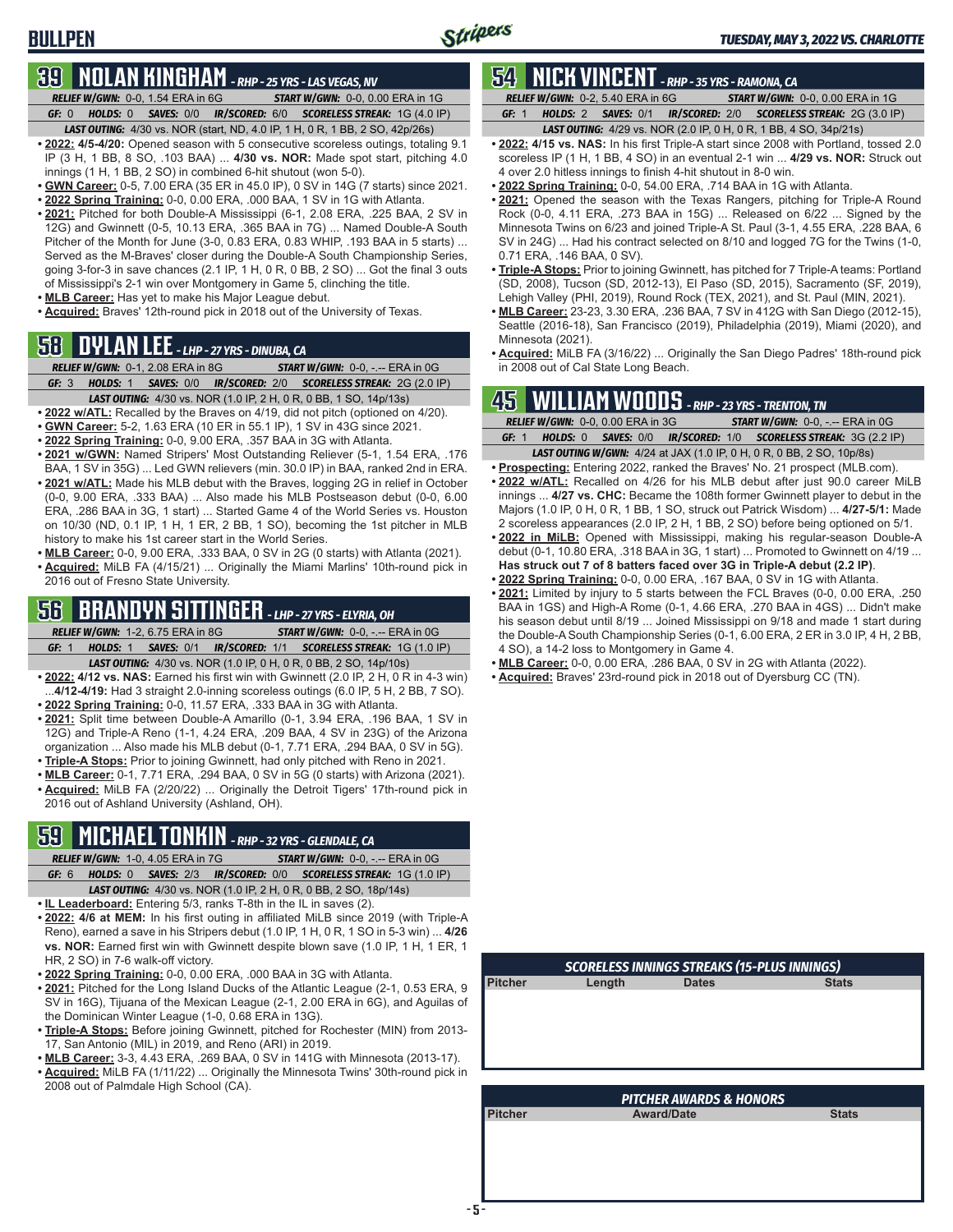#### Stripers **BATTERS** *TUESDAY, MAY 3, 2022 VS. CHARLOTTE TOTAL:* .252, 17 HR, .704 OPS *RISP:* .251, 4 HR, .693 OPS *RUNS/INNING: 1 2 3 4 5 6 7 8 9 X TOT Vs. LHP:* .240, 4 HR, .710 OPS *RISP/2O:* .278, 1 HR, .702 OPS **Stripers:** 13 16 26 3 15 2 10 7 8 2 102 *Vs. RHP:* .256, 13 HR, .703 OPS *LOADED:* .231, 0 HR, .543 OPS **Opponents:** 17 7 10 6 15 10 16 10 10 1 102

|                  |    |    |                          |                          |        |   |                | <b>HOME RUNS</b> |                                          |                | <b>MULTI-GAMES</b>       |                          |
|------------------|----|----|--------------------------|--------------------------|--------|---|----------------|------------------|------------------------------------------|----------------|--------------------------|--------------------------|
| <b>Player</b>    | 1R | 2R | 3R                       | <b>GS</b>                | Tot.   |   | Off LH Off RH  | Team W-L         | Last HR with Gwinnett (Regular Season)   | <b>Hit</b>     | <b>RBI</b>               | <b>HR</b>                |
| Acuña Jr.        |    |    |                          |                          |        |   |                | $0 - 0$          | 4/17/18 vs. SWB, 2R (LH Josh Rogers)     | 3              |                          |                          |
| Casteel          | 3  |    | ۰                        | $\overline{\phantom{a}}$ | 3      |   | 2              | $1 - 2$          | 4/23/22 at JAX, 1R (RH Jeff Brigham)     |                |                          |                          |
| Contreras        |    |    |                          |                          |        |   |                | $0 - 0$          | 9/7/21 at COL, 1R (LH Kirk McCarty)      | 4              |                          |                          |
| Dean             |    |    | ۰                        | ٠                        | $\sim$ |   |                | $0 - 0$          |                                          | 3              | $\overline{2}$           |                          |
| Demeritte        | ۰. |    |                          |                          | 2      |   | $\overline{2}$ | $0 - 2$          | 4/14/22 vs. NAS, 2R (RH Jason Alexander) | 3              | 2                        |                          |
| DeShields        |    |    |                          |                          |        |   |                | $0 - 0$          |                                          | 4              |                          |                          |
| <b>Dickerson</b> | ۰. |    | $\overline{\phantom{a}}$ |                          | -      | ۰ |                | $0 - 0$          |                                          | ۰              | $\overline{\phantom{a}}$ |                          |
| Goins            |    |    | ٠                        |                          | ۰      |   |                | $0 - 0$          | 9/14/21 vs. NAS, 1R (RH Josh Lindblom)   |                | ٠                        |                          |
| Gonzalez         |    |    |                          |                          |        |   |                | $0 - 0$          |                                          | $\overline{2}$ | ٠                        |                          |
| Gosselin         | ۰. |    | $\overline{\phantom{a}}$ | ٠                        |        |   |                | $1 - 0$          | 4/23/22 at JAX, 2R (RH Huascar Brazoban) | 5              |                          |                          |
| Jenista          | 3  |    | ٠                        |                          |        |   | 3              | $3-0$            | 4/12/22 vs. NAS, 1R (LH Rex Brothers)    |                | $\overline{2}$           |                          |
| Nogowski         |    |    |                          |                          |        |   |                | $1 - 0$          | 4/12/22 vs. NAS, 2R (RH Caleb Boushley)  | 5              | 3                        |                          |
| H. Perez         |    |    | $\overline{\phantom{a}}$ |                          |        |   |                | $1 - 0$          | 4/30/22 vs. NOR, 1R (RH Marcos Diplan)   |                | ۰                        |                          |
| Shewmake         | 2  |    | $\overline{\phantom{a}}$ |                          | 2      |   |                | $2 - 0$          | 4/27/22 vs. NOR, 1R (RH Matt Vogel)      | 6              | ٠                        |                          |
| Tromp            |    |    |                          |                          |        |   |                | $0 - 1$          | 4/5/22 at MEM, 1R (RH T.J. Zeuch)        | 3              |                          |                          |
| Tucker           |    |    | ۰                        |                          |        |   |                | $0 - 0$          |                                          | 5              | $\overline{2}$           | $\overline{\phantom{0}}$ |
| Valaika          |    | 2  | $\overline{\phantom{a}}$ | ۰                        | 2      |   |                | $2 - 0$          | 4/7/22 at MEM, 2R (RH Johan Oviedo)      |                | 5                        |                          |
| <b>Naters</b>    |    |    |                          |                          |        |   |                | $0 - 0$          | 9/26/21 at DUR, 2R (RH David Hess)       | ۰              | -                        |                          |
| Total:           | 10 | 6  |                          | $\mathbf{0}$             | 17     |   |                |                  |                                          |                |                          |                          |

**Back-to-Back Homers (1x) Leadoff (Game) Homers (0x): Walk-Off Homers (0x):**

Nogowski (2R) / Jenista, 4/12 vs. NAS (2nd Inning) None None None None None

| <b>STRIPERS BATTING BY MONTH</b> |            |    |    |    |           |            |           |            |            |            |  |  |
|----------------------------------|------------|----|----|----|-----------|------------|-----------|------------|------------|------------|--|--|
|                                  | <b>AVG</b> | G  | 2B | 3B | <b>HR</b> | <b>RBI</b> | <b>SB</b> | <b>OBP</b> | <b>SLG</b> | <b>OPS</b> |  |  |
| April:                           | .249       | 23 | 39 | 4  | 17        | 85         | 22        | .321       | .377       | .698       |  |  |
| $\blacksquare$ May:              | .324       |    | 4  | 0  | 0         | 8          |           | .400       | .441       | .841       |  |  |
| June:                            |            |    |    |    |           |            |           |            |            |            |  |  |
| July                             |            |    |    |    |           |            |           |            |            |            |  |  |
| August:                          |            |    |    |    |           |            |           |            |            |            |  |  |
| September:                       |            |    |    |    |           |            |           |            |            |            |  |  |

# **9 RYAN CASTEEL** *- C - 30 YRS - CHATTANOOGA, TN*

**SEASON WITH GWN:** .179, 3 HR, 5 RBI, 0 SB, .778 OPS *5/1 vs. NOR:*DNP *NOR SERIES:* .250 (1-4), 2 RBI

- **• 2022:** Of his 5 hits, 3 are solo homers (4/9 at MEM, 4/14 vs. NAS, 4/23 at JAX) ... **4/30 vs. NOR:** Tallied his first triple with Gwinnett (1-for-4, 2 RBI).
- **• GWN Career:** .217 (40-for-184), 6 2B, 1 3B, 11 HR, 33 RBI in 76G since 2021.
- **• 2021:** Spent the entire year with Gwinnett, batting .224 (6 2B, 8 HR, 13 R, 28 RBI, .716 OPS) in 68G ... Led the club in pinch-hit at-bats (28) and hits with the bases loaded (4-for-6, .667, 2 2B, 1 HR, 12 RBI, 2.125 OPS).
- **• Triple-A Stops:** Prior to Gwinnett, played for Albuquerque (COL) from 2015-16. **• MLB Career:** Has yet to make his Major League debut.
- **• Acquired:** MiLB FA (11/29/21) ... On his 3rd contract with Atlanta (also signed on 1/24/19 and 3/14/21) ... Originally the Colorado Rockies' 17th-round pick in 2010 out of Cleveland State Community College (Cleveland, TN).

## **26 DELINO DESHIELDS JR.** *- OF - 29 YRS - EASTON, MD*

*SEASON WITH GWN:*.278, 0 HR, 5 RBI, 5 SB, .727 OPS *HIT STREAK:* 1G (1-4)

- *5/1 vs. NOR:*1-4, BB, SB *NOR SERIES:* .333 (6-18), 4 RBI, SB
- **• 2022: In 7G since 4/23, batting .346 (9-for-26, 1 2B, 3 R, 4 RBI, 1 SB)** ... **4/26 vs. NOR:** Notched first multi-RBI game of the year (1-for-4, 2 RBI).
- **• 2022 Spring Training:** .125 (1-for-8) in 4G with Miami ... Released on 4/3. **• 2021:** Played in the Texas, Boston, and Cincinnati orgs ... Spent time with Round Rock (TEX) and Worcester (BOS) in Triple-A (.252, 13 2B, 2 3B, 6 HR, 22 RBI, 21 SB in 84G) ... Finished with the Reds (.255, 5 2B, 1 HR, 6 RBI, 2 SB in 25G). **• Triple-A Stops:** Prior to joining Gwinnett, played for Round Rock (TEX, 2015-16,
- 2018, 2021), Nashville (TEX, 2019), and Worcester (BOS, 2021).
- **• MLB Career:** .246, 81 2B, 19 3B, 19 HR, 139 RBI, 111 SB in 601G with Texas (2015-19), Cleveland (2020), and Cincinnati (2021) ... Played for Texas (2015) and Cleveland (2020) in MLB Postseason (.290, 3 2B, 2 RBI, 1 SB in 7G).
- **• Acquired:** MiLB FA (4/5/22) ... Originally the Texas Rangers' 1st-round pick (3rd overall) in 2014 out of Woodward Academy (College Park, GA).
- **• Bloodlines:** Is the son of Delino DeShields, 13-year MLB infielder (MON, LAD, STL, BAL, CHC) from 1990-2002 ... Finished 2nd in NL R.O.Y. voting in 1990.

| <b>PINCH HITTERS</b> |       |    |   |   |    |    |           |            |           |           |
|----------------------|-------|----|---|---|----|----|-----------|------------|-----------|-----------|
| Player               | AVG.  | AB | R | н | 2B | 3B | <b>HR</b> | <b>RBI</b> | <b>BB</b> | <b>SO</b> |
| Contreras            | 1.000 |    | O |   |    | 0  | $\Omega$  |            | O         |           |
| Jenista              | .000  |    |   | O |    |    | O         |            |           |           |
| Totals:              | .500  | 2  |   |   | 0  |    | 0         | 0          |           |           |
|                      |       |    |   |   |    |    |           |            |           |           |
|                      |       |    |   |   |    |    |           |            |           |           |

## **30 ALEX DICKERSON** *- OF - 31 YRS - POWAY, CA*

| <b>SEASON WITH GWN: .333, 0 HR, 0 RBI, 0 SB, 1.000 OPS</b> | <b>HIT STREAK:</b> $2G(2-6)$  |
|------------------------------------------------------------|-------------------------------|
| 5/1 vs. NOR: $1-3$ , $2B$ , $2R$ , $BB$                    | <b>NOR SERIES: .333 (2-6)</b> |

- **• 2022 w/ATL:** Was on the Braves' Opening Day roster, hit .121 (4-for-33, 1 HR, 3 R, 2 RBI) in 13G ... DFA'd on 4/28, outrighted to Gwinnett on 4/30.
- **• 2022 Spring Training:** .136 (3-for-22, 1 2B, 2 HR, 3 RBI) in 10G with Atlanta.
- **• 2021:** Logged 111G with San Francisco (.233, 10 2B, 2 3B, 13 HR, 38 RBI, 1 SB, .724 OPS) ... Set MLB career highs in games, hits (66), homers, and RBI ... Also played 11G with Triple-A Sacramento (.289, 3 2B, 2 HR, 4 RBI).
- **• Triple-A Stops:** Prior to joining Gwinnett, played for El Paso (SD, 2015-16, 2019) and Sacramento (2019, 2021) ... Was PCL Rookie of the Year and Postseason All-Star in 2015 (.307, 36 2B, 9 3B, 12 HR, 82 R, 71 RBI, .877 OPS in 125G).
- **• MLB Career:** .255, 49 2B, 8 3B, 40 HR, 132 RBI, 7 SB, .785 OPS in 339G with San Diego (2016, 2019), San Francisco (2019-21), and Atlanta (2022) ... Made MLB Postseason debut with Giants in 2021 (.000, 0-for-4 in 4G).
- **• Acquired:** MLB FA (3/16/22) ... Originally the Pittsburgh Pirates' 3rd-round pick in 2011 out of the University of Indiana.

## **1 RYAN GOINS** *- INF - 34 YRS - TEMPLE, TX*

| <b>SEASON WITH GWN: .103, 0 HR, 1 RBI, 0 SB, .224 OPS</b> | <b>HIT STREAK:</b> $1G(2-4)$        |
|-----------------------------------------------------------|-------------------------------------|
| $5/1$ vs. NOR: $DNP$                                      | <b>NOR SERIES:</b> .200 (3-15), RBI |

- **• GWN Career:** .212 (76-for-358), 10 2B, 1 3B, 6 HR, 36 RBI in 107G since 2021.
- **• 2022 Spring Training:** .188 (3-for-16, 1 2B, 1 R, 1 RBI) in 11G with Atlanta. **• 2021:** Spent the entire year with Gwinnett, batting .233 (9 2B, 1 3B, 6 HR, 27 R,
- 35 RBI, 3 SB, .635 OPS) in 91G. **• Triple-A Stops:** Prior to joining Gwinnett, played for Buffalo (TOR) from 2013-16, Lehigh Valley (PHI) in 2018, and Charlotte (CWS) in 2019 ... Was an International
- League Midseason All-Star with Charlotte in 2019. **• MLB Career:** .228, 71 2B, 12 3B, 22 HR, 158 RBI in 555G with Toronto (2013-17), Kansas City (2018), Chicago White Sox (2019-20) ... Played for Toronto in 2015- 16 Postseasons (.146, 1 HR, 5 RBI in 14G).
- **• Acquired:** MiLB FA (3/13/22), his 2nd deal with Atlanta (also signed on 2/25/21) Originally the Toronto Blue Jays' 4th-round pick in 2009 out of Dallas Baptist University (Dallas, TX).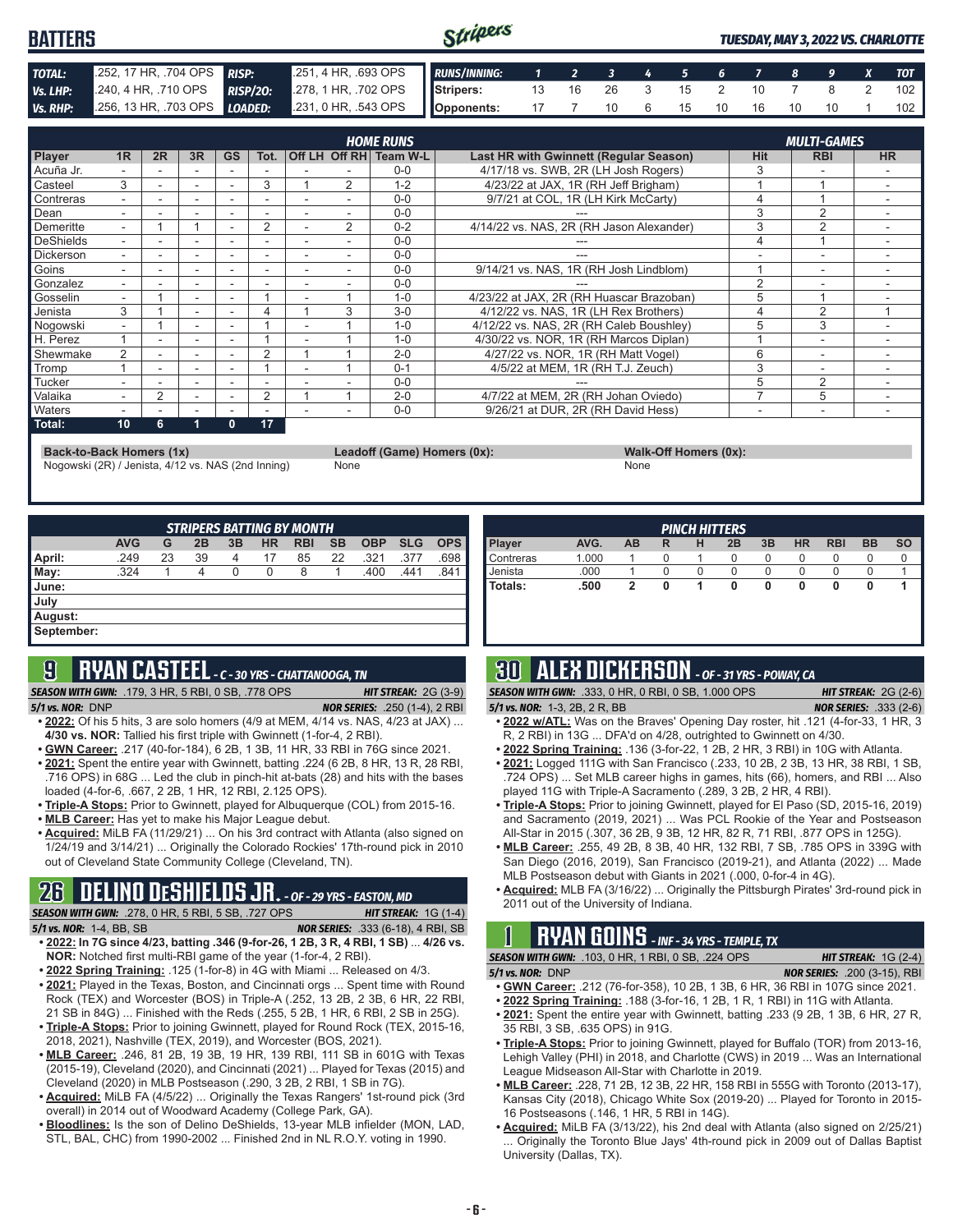## **5 PHIL GOSSELIN** *- INF - 33 YRS - BRYN MAWR, PA*

### *5/1 vs. NOR:*DNP *NOR SERIES:* .304 (7-23), 2 RBI, SB

**BATTERS**

**8 BRADEN SHEWMAKE** *- INF - 24 YRS - WYLIE, TX SEASON WITH GWN:*.274, 1 HR, 8 RBI, 1 SB, .748 OPS *HIT STREAK:* -1G (0-4)

*SEASON WITH GWN:*.292, 2 HR, 4 RBI, 3 SB, .755 OPS *HIT STREAK:* 4G (6-17)

- *5/1 vs. NOR:*1-4, RBI, BB *NOR SERIES:* .273 (6-22), HR, 2 RBI, 2 SB
- **• Prospecting:** Entering 2022, ranked the Braves' No. 6 prospect by MLB.com. **• 2022: 4/5 at MEM:** Went 2-for-4 with a stolen base in his Triple-A debut ... **4/6 at MEM:** Blasted his first career Triple-A homer (solo) in 3-for-5 effort ... **4/27 vs. NOR:** Belted his first Coolray Field homer (solo, #2, 1-for-5, 1 RBI) ... **4/28 vs. • 2022: 4/5-4/20:** Posted team-best 11-game on-base streak (.263, 10-for-38, 8 BB, .396 OBP) ... **4/23 at JAX:** Blasted 2-run HR (1), his first with Gwinnett since
	- **NOR:** Notched the 3rd multi-steal game of his career (2 SB, 2-for-4, 2B, R). **• 2022 Spring Training:** .000 (0-for-9, 1 R, 1 RBI) in 5G with Atlanta.
		- **• 2021:** Spent the entire year with Double-A Mississippi, batting .228 (14 2B, 3 3B, 12 HR, 40 R, 40 RBI, 4 SB, .672 OPS) in 83G ... In the Double-A South Championship Series, hit .100 (2 R, 1 RBI) in 5G ... Named by MiLB.com as a
		- Braves Organization All-Star.
		- **• Triple-A Stops:** Is making his Triple-A debut in 2022.
		- **• MLB Career:** Has yet to make his Major League debut. **• Acquired:** Braves' 1st-round pick (21st overall) in 2019 out of Texas A&M.

## **14 CHADWICK TROMP** *- C - 26 YRS - ORANJESTAD, ARUBA*

*SEASON WITH GWN:*.316, 1 HR, 4 RBI, 0 SB, .772 OPS *HIT STREAK:* 5G (7-20)

*5/1 vs. NOR:*2-4, 2B, R, RBI *NOR SERIES:* .375 (6-16), 3 RBI

- **• 2022: 4/5 at MEM:** Tallied Gwinnett's first homer and RBI of the year (solo, off T.J. Zeuch) in 2-1 loss (2-for-4) ... DFA'd by Atlanta on 4/12, outrighted on 4/19.
- **• GWN Career:** .273 (15-for-57), 2 2B, 0 3B, 1 HR, 4 RBI, 0 SB in 15G since 2021.
- **• 2022 Spring Training:** .400 (2-for-5, 1 2B, 2 R) in 4G with Atlanta. **• 2021:** Played 55G with Triple-A Sacramento (.224, 12 2B, 6 HR, 24 RBI) and 9G with San Francisco (.222, 1 HR, 2 RBI) ... DFA'd on 9/18, claimed by Atlanta on 9/21 ... Joined Gwinnett and hit .176 (0 XBH, 0 RBI) in 5G.
- **• Triple-A Stops:** Prior to joining Gwinnett, has played for Louisville (CIN) in 2015 and 2018-19, and Sacramento (SF) in 2021.
- **• MLB Career:** .215, 1 2B, 0 3B, 5 HR, 12 RBI, 0 SB in 33G with San Francisco (2020-21).
- **• Acquired:** Claimed off waivers from San Francisco (9/21/21) ... Originally signed by the Cincinnati Reds as a NDFA (1/24/13) out of Aruba.

## **17 PRESTON TUCKER** *- OF - 31 YRS - TAMPA, FL*

*SEASON WITH GWN:*.291, 0 HR, 7 RBI, 0 SB, .788 OPS *HIT STREAK:* 1G (2-4)

- *5/1 vs. NOR:*2-4, R, RBI *NOR SERIES:* .421 (8-19), 4 RBI **• 2022: In 9G since 4/18, batting .343 (12-for-35, 4 2B, 8 R, 6 RBI, .862 OPS)** ... **4/9 at MEM:** In his first affiliated game since 5/7/19 with Triple-A Charlotte, went 2-for-3 (2B, R, RBI).
- **• GWN Career:** .270 (31-for-115), 10 2B, 1 3B, 0 HR, 13 RBI in 32G since 2018.
- **• 2021:** Played for Kia of the KBO (.237, 24 2B, 1 3B, 9 HR, 59 RBI in 127G), his 3rd-straight season with the club (hit .284 with 50 HR in 364G from 2019-21).
- **• Triple-A Stops:** Has played for 5 teams in all, including Oklahoma City (HOU, 2014), Fresno (HOU, 2015-17), Gwinnett (ATL, 2018), Louisville (CIN, 2018), and Charlotte (CWS, 2019).
- **• MLB Career:** .222, 38 2B, 1 3B, 23 HR, 68 RBI in 243G with Houston (2015-16), Cincinnati (2018), and Atlanta (.240, 4 HR, 22 RBI in 80G in 2018) ... Played in the 2015 MLB Postseason with Houston (0-for-2 in 3G).
- **• Acquired:** MiLB FA (3/31/22) ... Is 2nd stint with Atlanta (2018) ... Originally the Houston Astros' 7th-round pick in 2012 out of the University of Florida.

## **4 PAT VALAIKA** *- INF - 29 YRS - VALENCIA, CA*

*SEASON WITH GWN:*.288, 2 HR, 17 RBI, 1 SB, .806 OPS *HIT STREAK:* 1G (2-4)

*5/1 vs. NOR:*2-4, 2B, 2 R, 3 RBI *NOR SERIES:* .316 (6-19), 5 RBI

- **• 2022: In 7G since 4/23, batting .345 (10-for-29, 4 2B, 6 R, 8 RBI, .895 OPS)** ... **4/6 at MEM:** Crushed go-ahead 2-run HR (1) in 5-3 win (2-for-5, 2 RBI) ... **4/7 at MEM:** Fell triple shy of the cycle (3-for-4, 2-run HR, 3 RBI) in 5-2 win ... **4/26 vs. NOR:** Hit walk-off sac fly in 9th for 7-6 win (2-for-3, 2 R, RBI).
- **• 2022 Spring Training:** .300 (3-for-10, 1 2B, 1 HR, 2 R, 3 RBI) in 7G with Atlanta.
- **• 2021:** Split year between Baltimore (.201, 8 2B, 5 HR, 25 RBI, 1 SB in 91G) and Triple-A Norfolk (.225, 1 2B, 2 HR, 7 RBI in 22G).
- **• Triple-A Stops:** Prior to joining Gwinnett, has played for Albuquerque (COL) from 2016-19 and Norfolk (BAL) in 2021 ... Was Pacific Coast League All-Star in 2019.
- **• MLB Career:** .221, 34 2B, 1 3B, 30 HR, 92 RBI, 1 SB in 374G with Colorado (2016-19) and Baltimore (2020-21) ... Played in the MLB Postseason with the Rockies in 2017 and 2018 (.500, 1-for-2, 1 2B in 2G).
- **• Acquired:** MiLB FA (3/18/22) ... Originally the Colorado Rockies' 9th-round pick in 2013 out of UCLA.

8/25/18 at CLT, went 1-for-4 with season-high 3 RBI. **• GWN Career:** .293 (275-for-937), 54 2B, 9 3B, 13 HR, 90 RBI, 8 SB in 255G from 2013-14, 2018, and 2022 ... Set Gwinnett record for single-season batting average in 2014 (.344), earning team MVP and IL Postseason All-Star honors. **• 2022 Spring Training:** .125 (1-for-8) in 4G with Atlanta.

- **• 2021:** Spent the entire year with the LA Angels, batting .261 (14 2B, 7 HR, 47 RBI, 4 SB) in 104G ... His 90 hits were an MLB career high.
- **• Triple-A Stops:** In addition to Gwinnett, has also played for Reno (ARI) in 2015, Round Rock (TEX) in 2017, Indianapolis (PIT) in 2017, Louisville (CIN) in 2018, and Lehigh Valley (PHI) in 2019.
- **• MLB Career:** .261, 49 2B, 2 3B, 17 HR, 101 RBI, 11 SB in 463G with Atlanta (2013-15), Arizona (2015-16), Texas (2017), Pittsburgh (2017), Cincinnati (2018), Philadelphia (2019-20), and LA Angels (2021).
- **• Acquired:** MiLB FA (3/19/22) ... Originally the Atlanta Braves' 5th-round pick in 2010 out of the University of Virginia ... Traded to Arizona in the deal that brought in RHP Touki Toussaint (6/20/15).

## **18 GREYSON JENISTA** *- OF - 25 YRS - LAWRENCE, KS*

*SEASON WITH GWN:*.263, 4 HR, 7 RBI, 0 SB, .839 OPS *HIT STREAK:* -1G (0-3)

- *5/1 vs. NOR:*0-3, R, BB *NOR SERIES:* .375 (6-16), 2 RBI **• 2022: 4/7 at MEM:** Tallied his first career Triple-A hit and RBI with a solo homer to deep CF (2-for-4, RBI) ... **4/12 vs. NAS:** Notched his 2nd career multi-homer game (1st in Triple-A) with pair of solo blasts (#3-4, 2-for-3, 2 RBI).
- **• 2022 Spring Training:** .000 (0-for-6, 1 RBI) in 4G with Atlanta.
- **• 2021:** Spent the entire year with Double-A Mississippi, batting .216 (7 2B, 2 3B, 19 HR, 45 R, 42 RBI, 7 SB, .808 OPS) in 89G ... Ranked among Double-A South leaders in homers (6th), walks (7th, 51), slugging (10th, .465), and OPS (10th) ... In the Double-A South Championship Series, hit .167 (3 HR, 3 RBI) in 5G ... His solo homer in Game 5 on 9/26 vs. Montgomery was the difference in a 2-1 win.
- **• Triple-A Stops:** Is making his Triple-A debut in 2022.
- **• MLB Career:** Has yet to make his Major League debut.
- **• Acquired:** Braves' 2nd-round pick in 2018 out of Wichita State University (KS).

### **28 JOHN NOGOWSKI** *- INF - 29 YRS - TALLAHASSEE, FL SEASON WITH GWN:*.230, 1 HR, 10 RBI, 2 SB, .666 OPS *HIT STREAK:* 1G (1-3)

*5/1 vs. NOR:*1-3, 2B, 2 R, 2 RBI *NOR SERIES:* .333 (4-12), 5 RBI **• 2022: 4/12 vs. NAS:** Belted Gwinnett's first homer at Coolray Field this year (2 run, off RHP Caleb Boushley), finished 2-for-3 with 2 RBI.

- **• 2022 Spring Training:** .294 (5-for-17, 1 2B, 3 R, 4 RBI) in 9G with Atlanta.
- **• 2021:** Played for 3 different Triple-A Teams (Memphis, Indianapolis, Sacramento) and 2 different MLB teams (St. Louis, Pittsburgh) ... Combined to bat .211 (7 2B, 6 HR, 29 RBI, 6 SB) in 64G in MiLB ... In 52G in MLB, hit .233 (7 2B, 1 HR, 14 RBI).
- **• Triple-A Stops:** Prior to joining Gwinnett, has played for Memphis (STL) in 2019 and 2021, Indianapolis (PIT) in 2021, and Sacramento (SF) in 2021.
- **• MLB Career:** .233, 7 2B, 0 3B, 1 HR, 14 RBI, 0 SB in 52G with St. Louis (2020-21) and Pittsburgh (2021).
- **• Acquired:** Claimed from San Francisco in the 2021 Rule 5 Draft ... Originally the Oakland Athletics' 34th-round pick in 2014 out of Florida State University.

## **7 HERNAN PEREZ** *- INF - 31 YRS - VILLA DE CURA, VENEZUELA*

*SEASON WITH GWN:*.364, 1 HR, 1 RBI, 1 SB, 1.136 OPS *HIT STREAK:* 3G (4-11) *5/1 vs. NOR:*1-5, R *NOR SERIES:* .364 (4-11), HR, RBI, SB

- **• 2022:** Played 3G with Tijuana of the Mexican League (.231, 1 2B, 1 HR, 3 RBI) before being signed by Atlanta and joining Gwinnett on 4/29.
- **• 2021:** Made Washington's Opening Day roster, but hit .053 in 10G before being DFA'd on 5/4 ... Signed MiLB deal with Milwaukee on 5/7 ... Played 23G with Nashville (.357, 6 2B, 3 HR, 18 RBI, 4 SB) before being released on 7/4 ... Won MVP of the Venezuela Winter League (.296, 6 HR, 22 RBI in 31G with Aragua).
- **• Triple-A Stops:** Prior to joining Gwinnett, has played for Toledo (DET, 2013-14), Colorado Springs (MIL, 2016), San Antonio (MIL, 2019), and Nashville (MIL, 2021) Won IL Player of the Week once with the Mud Hens (6/16/14).
- **• MLB Career:** .250, 74 2B, 11 3B, 45 HR, 180 RBI, 69 SB, .662 OPS in 651G with Detroit (2012-15), Milwaukee (2015-19), Chicago Cubs (2020), and Washington (2021) ... Played in 13 MLB Postseason games with Detroit (2013-14) and Milwaukee (2018), batting .188 (3-for-16, 2 2B, 2 RBI, 2 SB).
- **• Acquired:** MiLB FA (4/28/22) ... Originally signed by the Detroit Tigers as a NDFA out of Venezuela (5/14/19).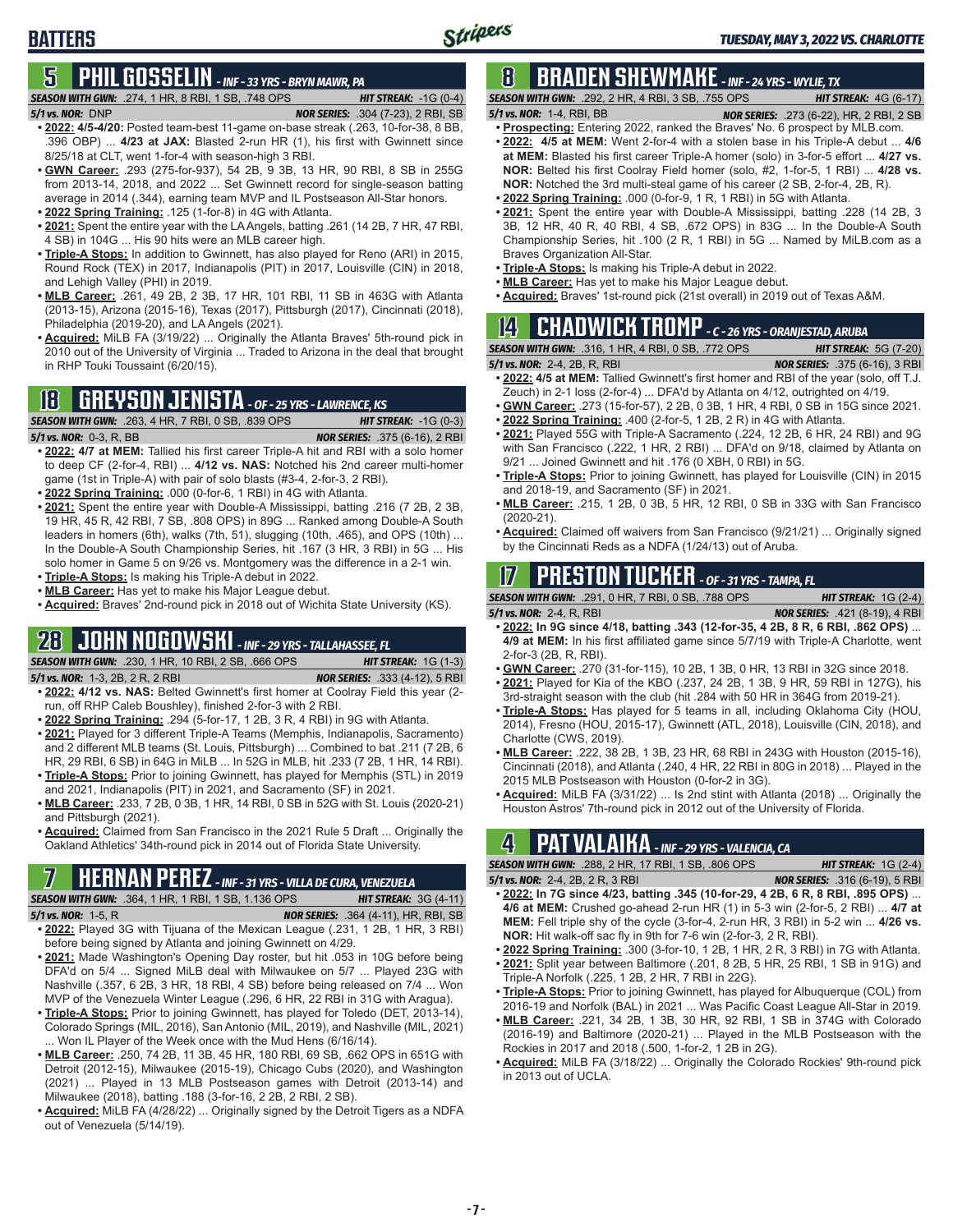**Player Length/Dates** 

### **11 DREW WATERS** *- OF - 23 YRS - ATLANTA, GA SEASON WITH GWN:*.---, 0 HR, 0 RBI, 0 SB, .--- OPS *HIT STREAK:* 0G (0-0)

#### *5/1 vs. NOR:*DNP *NOR SERIES:* DNP

**BATTERS**

- **• Prospecting:** Entering 2022, ranked the Braves' No. 3 prospect by MLB.com. **• 2022:** Began the season on Gwinnett's 7-day Injured List ... Joined High-A Rome for rehab assignment on 4/28 (.364, 4-for-11, 1 2B, 1 HR, 2 RBI in 3G) ... Activated off the IL on 5/3.
- **• 2022 Spring Training:** .500 (2-for-4, 1 HR, 1 RBI, 1 SB) in 2G with Atlanta.
- **• GWN Career:** .247 (126-for-511), 27 2B, 1 3B, 13 HR, 87 R, 48 RBI, 31 SB in 103G since 2019 ... Also logged 4G in 2019 Playoffs (.188, 1 2B, 1 SB).
- **• 2021:** Spent the entire year with Gwinnett, batting .240 (22 2B, 1 3B, 11 HR, 70 R, 37 RBI, 28 SB) in 103G ... Ranked among Triple-A East leaders in runs (T-4th) and steals (5th) ... Led all Triple-A East hitters in extra-base hits in July with 17 (.301, 11 2B, 1 3B, 5 HR, 23 R, 17 RBI, .924 OPS in 24G) ... Played for the NL Team in the SiriusXM All-Star Futures Game on 7/11 in Denver, CO (1-for-1, BB) ... Received Gwinnett's Community Service Award on 10/2.
- **• MLB Career:** Has yet to make his Major League debut.
- **• Award Winner:** Was the Double-A Southern League's Most Valuable Player and Batting Champion in 2019 (.319, 35 2B, 9 3B, 5 HR, 63 R, 41 RBI, 13 SB in 108G with Mississippi) ... Also earned M-Braves' co-Player of the Year for 2019.
- **• Acquired:** Braves' 2nd-round pick (41st overall) in 2017 out of Etowah High School (Woodstock, GA).

|               | <b>ON-BASE STREAKS (15-PLUS GAMES)</b> |              |
|---------------|----------------------------------------|--------------|
| <b>Player</b> | <b>Length/Dates</b>                    | <b>Stats</b> |
|               |                                        |              |
|               |                                        |              |
|               |                                        |              |
|               |                                        |              |

*HITTING STREAKS (10-PLUS GAMES)*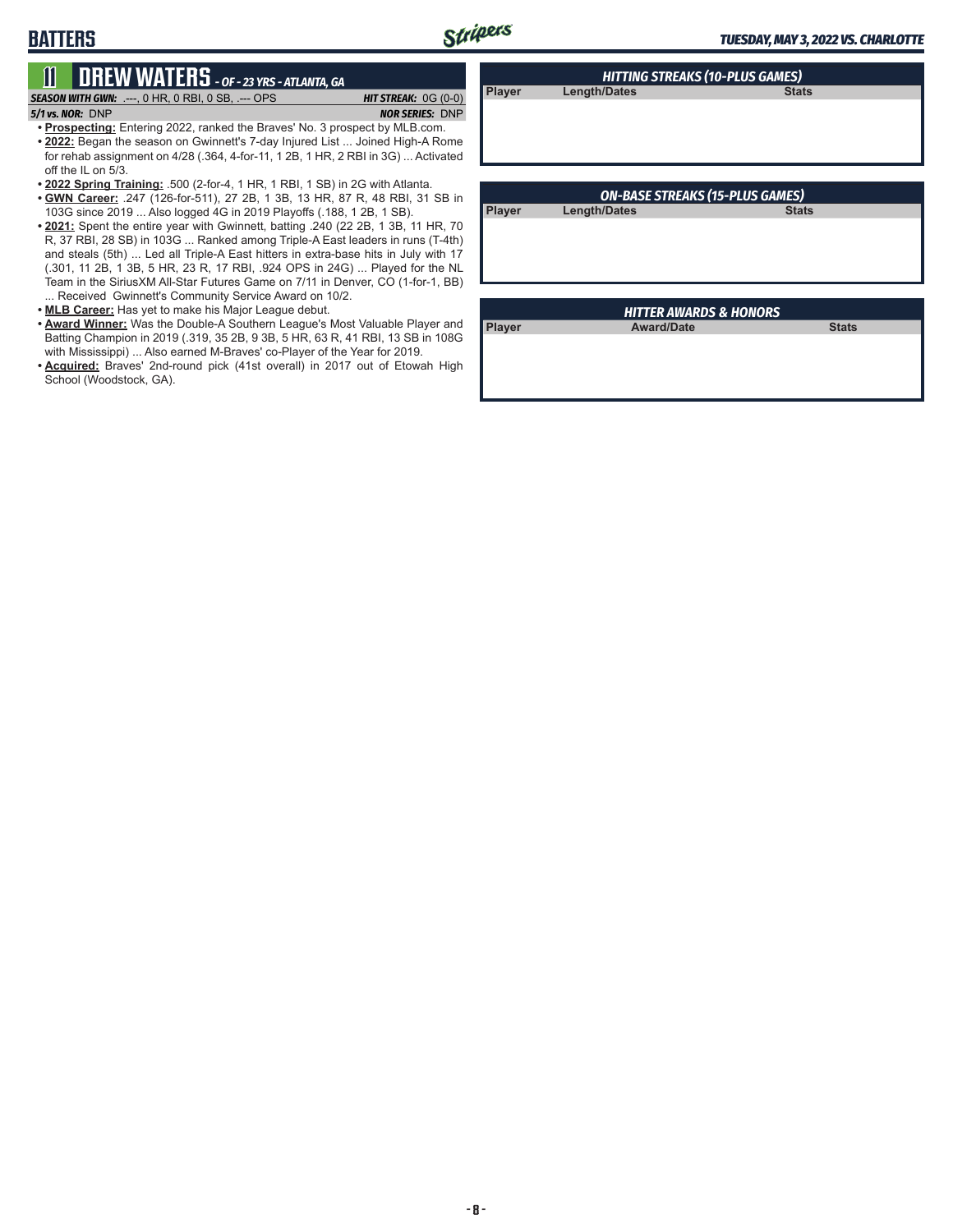## **SEASON SUMMARY**



### **TEAM HIGHS & LOWS**

| <b>OFFENSE:</b> |  |
|-----------------|--|
|                 |  |
|                 |  |
|                 |  |
|                 |  |
|                 |  |
|                 |  |
|                 |  |
|                 |  |
|                 |  |
|                 |  |
|                 |  |
|                 |  |
|                 |  |
|                 |  |
|                 |  |
|                 |  |
|                 |  |

#### **PITCHING:**

#### **DEFENSE:**

## **TEAM MISCELLANEOUS**

| Largest Comeback Win  3 Runs (4/23 at Jacksonville, 5-8, 10-8) |
|----------------------------------------------------------------|
|                                                                |
|                                                                |
|                                                                |
|                                                                |
|                                                                |
|                                                                |
|                                                                |
|                                                                |
|                                                                |
|                                                                |

x, last: 5/1 vs. Norfolk, 10-2)  $ns(4/16 vs. Nashville, 0-10)$  $23$  at Jacksonville, 5-8, 10-8) (4/13 vs. Nashville, 5-0, 5-7 $\hat{ }$  $\stackrel{\sim}{\rm k}$ x, last: 4/23 at Jacksonville $\stackrel{\sim}{\rm k}$ ...<sup>.</sup>.....3:23 (4/10 at Memphis) . 6,234 (4/26 vs. Norfolk $\rangle$  $2.9,324$  (4/2 $\dot{3}$  at Jacksonville) .......... 1:29 (4/26 vs. Norfolk)

### **INDIVIDUAL HIGHS & LOWS**

#### **PITCHING (GAME):**

#### **DEFENSE (GAME):**

### **STREAKS**

| OFFENSIVE (LONGEST IN 2022 ONLY): |  |
|-----------------------------------|--|
|-----------------------------------|--|

#### **PITCHING (LONGEST IN 2022 ONLY):**

| Consecutive Scoreless Outings5 Games (Kingham, 9.1 IP, 4/5-4/20) |
|------------------------------------------------------------------|
|                                                                  |
|                                                                  |

### **LAST TIME IT HAPPENED (GWINNETT REGULAR-SEASON HISTORY)**

#### **INDIVIDUAL OFFENSE:**

|                                                        | Homers, Both Sides of Plate  Drew Waters (5/18/21 at Nashville)            |
|--------------------------------------------------------|----------------------------------------------------------------------------|
|                                                        |                                                                            |
|                                                        |                                                                            |
|                                                        | Back-to-Back-to-Back Homers  Arcia/Camargo/Demeritte (5/8/21 at Charlotte) |
|                                                        |                                                                            |
|                                                        |                                                                            |
|                                                        |                                                                            |
|                                                        |                                                                            |
|                                                        |                                                                            |
|                                                        |                                                                            |
|                                                        |                                                                            |
|                                                        |                                                                            |
|                                                        |                                                                            |
|                                                        | 7-Game Multi-Hit Streak…Tyler Pastornicky (4/10/13-4/16/13)                |
|                                                        |                                                                            |
| <b>INDIVIDUAL PITCHING:</b><br>0.0 Inning Dorfoot Camp | Nover                                                                      |
|                                                        |                                                                            |

| <b>INDIVIDUAL FII UNING.</b>                                                   |  |
|--------------------------------------------------------------------------------|--|
|                                                                                |  |
| 9.0-Inning No-Hitter (Solo)Todd Redmond (5/28/10 at Louisville)                |  |
| 9.0-Inning No-Hitter (Comb.) Wooten/Marksberry/Ramirez (6/30/16 at Louisville) |  |
|                                                                                |  |
|                                                                                |  |
|                                                                                |  |
| 21 Consecutive Saves Converted Jairo Asencio (9/6/09-8/8/11)                   |  |
| 25.0-Inning Scoreless Streak Stephen Marek, 25.1 IP (6/6/10-8/2/10)            |  |
|                                                                                |  |

#### **TEAM OFFENSE:**

| <b>TEAM PITCHING:</b> |                                                                   |
|-----------------------|-------------------------------------------------------------------|
|                       |                                                                   |
|                       |                                                                   |
|                       |                                                                   |
|                       |                                                                   |
|                       |                                                                   |
|                       |                                                                   |
|                       |                                                                   |
|                       |                                                                   |
| <b>TEAM DEFENSE:</b>  |                                                                   |
|                       | Turn a Triple Play6/5/21 vs. Jacksonville (Camargo-Kipnis-Snider) |
|                       |                                                                   |